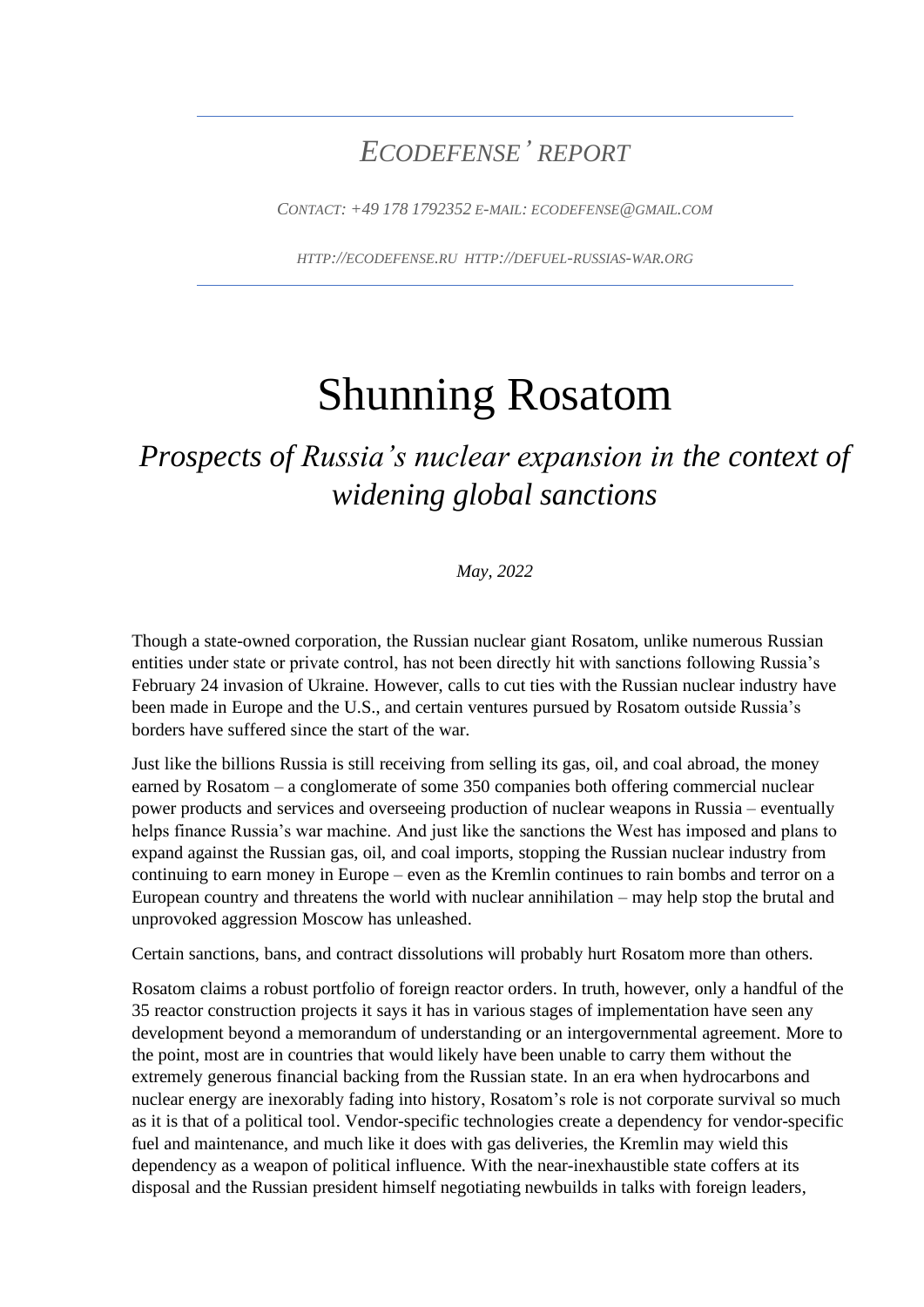Rosatom can offer cheap loans to attract poorer customers such as Egypt or Bangladesh that are then trapped in decades-long loan repayments to Russia as well. This is the competitive edge Rosatom has over its main rivals in the West. And where it has earlier tried to raise private foreign funding for its newbuilds – Turkey's Akkuyu, for instance, or the scrapped project of Baltic Nuclear Power Plant in Kaliningrad Region, which was meant to export power to Russia's European neighbors – it has failed to do so.

All the more important, then, the contracts Rosatom had or may have had in Europe – such as the now-defunct Hanhikivi project in Finland, a share in a fuel manufacturing facility in Germany, or the potential tender bids in the Czech Republic. Projects like these would have secured Russia a better foothold in the European power markets and provided it valuable bargaining chips, adding all the while to the lustrous reputation of a globally positioned market leader Rosatom has so carefully been cultivating.

Other setbacks, though less obvious, may eventually prove just as sensitive. A company with a claim to a global presence will necessarily end up vulnerable to its own dependencies on partners, and the blow rendered to Russia's monetary reserves and financial system may hamper both further financing of reactor construction and delivery of equipment sourced from third parties, such as in the Akkuyu project or that of Paks in Hungary – again hitting at Rosatom's main competitive advantage used to secure new deals.

A less visible side of sanctioning Rosatom is the likely reluctance of certain Rosatom partners to shut down cooperation for fear of ending up with stranded assets on their hands. Customer lock-in does not just create a fuel and maintenance dependency but makes it difficult to complete an unfinished construction project with a different contractor than the one that started it. Squeezed between the prospect of losing future revenues and possible secondary sanctions, such Rosatom customers as India, where Russia is building two new units at Kudankulam and has recently laid first concrete for two more, may opt to stay with Rosatom for the time being.

Finally, there is the issue of Rosatom's deliveries of fuel for some old reactors of Soviet design still operating in Europe. Hungary, which has been thwarting an otherwise almost unified sanctioning policy of the EU, is so far pressing ahead with its plans to build two more Rosatom reactors at Paks, but is apparently considering fuel supply diversification. For now, Rosatom's fuel manufacturing facility TVEL remains an irreplaceable fuel source for some of the VVERs running in Hungary, Slovakia, the Czech Republic, Finland, *and* Ukraine. But the U. S. firm Westinghouse has said it is seeking national approvals to start deliveries for fuel reloads at these plants as soon as 2023, so breaking free from this dependency may turn out to be possible after all.

This summary brief is an overview of some of Rosatom's foreign projects and contracts that have already been or may potentially be affected by sanctions or actions imposed by non-state entities since the start of the war in Ukraine or in direct connection with it. Future updates will be added as they become available.

Some Rosatom partners plainly state Moscow's war as the reason to end further cooperation, others cite security of supply as the underlying consideration. Some have announced their move, while other ties have been severed with no public notice.

Regardless, more will likely come – and *should* come, to defuel Russia's war machine and help end the war in Ukraine.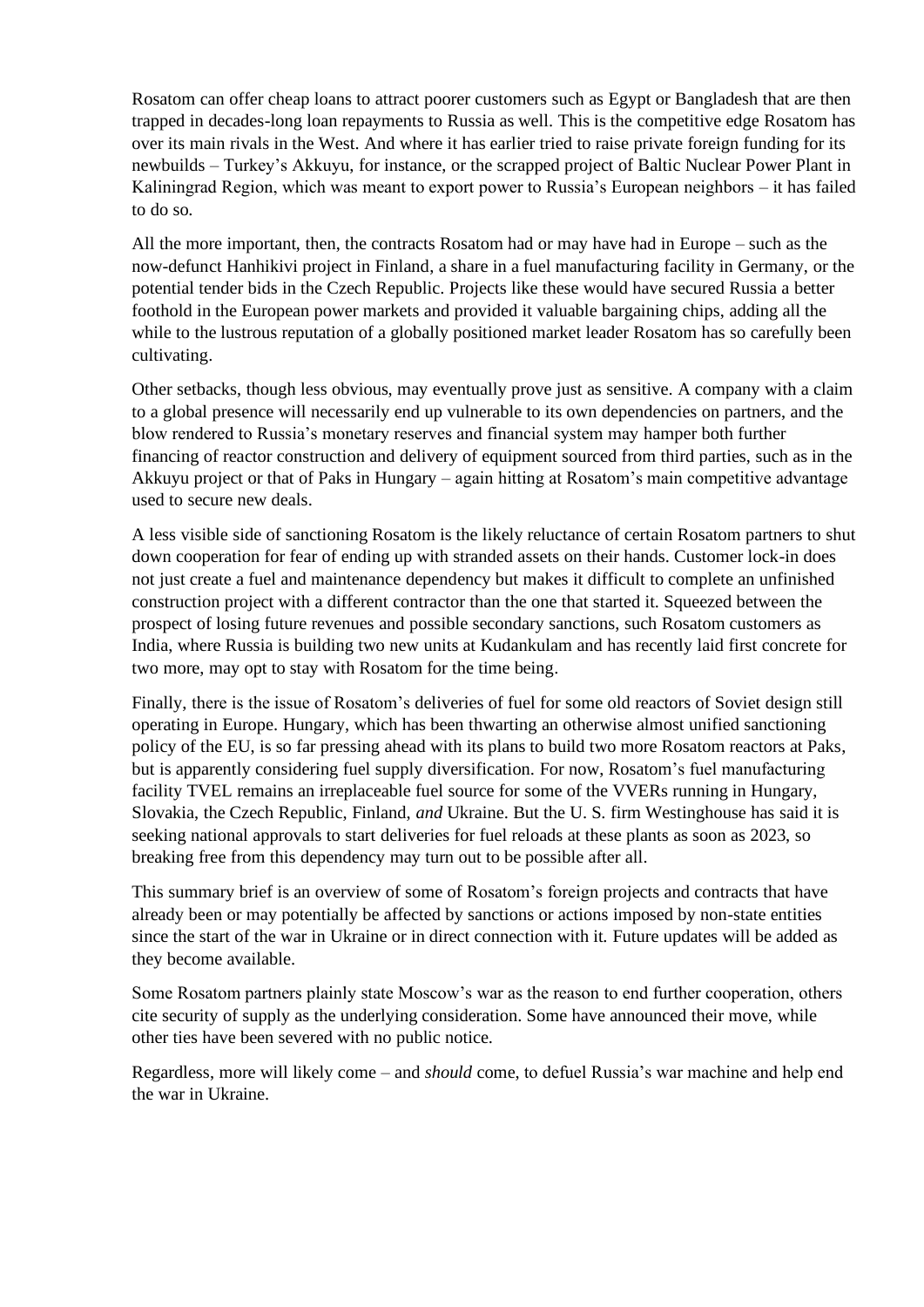### **Turkey**

In Turkey, Rosatom is building a 4,800-megawatt nuclear power plant in Akkuyu with four units of Russian VVER-1200 design.

The project is being implemented under a so-called Build, Own, Operate model, where Rosatom provides the construction funding, owns the completed plant, and sells the energy produced at a fixed price. Cost estimates range from  $$20bn<sup>1</sup>$  to up to  $$25bn<sup>2</sup>$ ; Russian president Vladimir Putin estimated total investment at \$22bn<sup>3</sup>.

The intergovernmental agreement on joint construction and operation of the plant, signed between Russia and Turkey in 2010, provides for up to 49% of the venture to be available for sale to foreign investors. Yet, no deal of this kind has apparently been concluded to date, though negotiations with Turkish companies were held in 2018.

Delayed by about four years (construction was to commence in 2015, and commercial operation at the first unit in 2019,<sup>4</sup> but first concrete was only poured in April 2018<sup>5</sup>), the launch of the first unit is now scheduled for 2023. However, impediments to financing and equipment from third countries have threatened further setbacks to the project, *Al Jazeera* reported on May 16.<sup>6</sup>

Banks such as Sberbank, Russia's largest financial institution and a major backer of the nuclear plant, have been directly targeted by sanctions, *Al Jazeera*'s report pointed out.

Sberbank has previously been mentioned in Rosatom's press releases as a source of funding for the venture. In August 2019, Rosatom reported that Sberbank became one of the first creditors to provide Akkuyu Nuclear – a Rosatom subsidiary responsible for the design, construction, operation, maintenance, and decommissioning of the site – a seven-year loan of \$400m. Previously, the report said, work at the site had been financed out of the Russian state budget and the corporation's own coffers. 7

In 2015, according to a *Kommersant* report on Rosatom's offer to Turkey to build two more nuclear power plants – in Sinop and in İğneada – Rosatom had received 51bn rubles out of the Russian state budget.<sup>8</sup>

And on November 17, 2021, a press release by Rosatom said Sberbank opened two more seven-year lines of credit for Akkuyu, of \$500m and \$300m respectively.<sup>9</sup>

Russia's Sovcombank, another Akkuyu creditor subject to sanctions, gave loans valued at \$300m in March last year, the *Al Jazeera* story said.

<sup>&</sup>lt;sup>1</sup> Rosatom, Apr. 2, 2018, [https://www.rosatom.ru/en/press-centre/news/jsc-akkuyu-nuclear-designated-strategic-investor-in](https://www.rosatom.ru/en/press-centre/news/jsc-akkuyu-nuclear-designated-strategic-investor-in-turkey/)[turkey/.](https://www.rosatom.ru/en/press-centre/news/jsc-akkuyu-nuclear-designated-strategic-investor-in-turkey/)

<sup>2</sup> WNA, Country Profiles: Turkey[, http://www.world-nuclear.org/information-library/country-profiles/countries-t-z/turkey.aspx.](http://www.world-nuclear.org/information-library/country-profiles/countries-t-z/turkey.aspx) <sup>3</sup> RBC, Feb. 6. 2018, [https://www.rbc.ru/business/06/02/2018/5a7843899a79471f3a00b7f4.](https://www.rbc.ru/business/06/02/2018/5a7843899a79471f3a00b7f4)

<sup>4</sup> Reuters, May 3, 2013[, https://www.reuters.com/article/turkey-nuclear-deal/update-1-turkey-japan-sign-22-bln-nuclear-power](https://www.reuters.com/article/turkey-nuclear-deal/update-1-turkey-japan-sign-22-bln-nuclear-power-plant-deal-idUSL6N0DK3A820130503)[plant-deal-idUSL6N0DK3A820130503.](https://www.reuters.com/article/turkey-nuclear-deal/update-1-turkey-japan-sign-22-bln-nuclear-power-plant-deal-idUSL6N0DK3A820130503)

<sup>5</sup> Rosatom, Apr. 4, 2018, [https://www.rosatom.ru/en/press-centre/news/presidents-of-russia-and-turkey-vladimir-putin-and-recep](https://www.rosatom.ru/en/press-centre/news/presidents-of-russia-and-turkey-vladimir-putin-and-recep-tayyip-erdo-an-kicked-off-large-scale-const/)[tayyip-erdo-an-kicked-off-large-scale-const/.](https://www.rosatom.ru/en/press-centre/news/presidents-of-russia-and-turkey-vladimir-putin-and-recep-tayyip-erdo-an-kicked-off-large-scale-const/)

<sup>6</sup> Al Jazeera, May 16, 2022[, https://www.aljazeera.com/news/2022/5/16/turkish-nuclear-plant-threatened-by-russian-sanctions.](https://www.aljazeera.com/news/2022/5/16/turkish-nuclear-plant-threatened-by-russian-sanctions) <sup>7</sup> Rosatom, Aug. 21, 2019, [https://www.rosatom.ru/journalist/news/sberbank-predostavit-finansirovanie-dlya-proekta-](https://www.rosatom.ru/journalist/news/sberbank-predostavit-finansirovanie-dlya-proekta-sooruzheniya-aes-akkuyu-v-turtsii-/)

[sooruzheniya-aes-akkuyu-v-turtsii-/.](https://www.rosatom.ru/journalist/news/sberbank-predostavit-finansirovanie-dlya-proekta-sooruzheniya-aes-akkuyu-v-turtsii-/) Though the link does not appear available any longer, a snapshot of it can be found in the Internet Archive, a[t https://web.archive.org/web/20190828074350/https://www.rosatom.ru/journalist/news/sberbank-predostavit](https://web.archive.org/web/20190828074350/https:/www.rosatom.ru/journalist/news/sberbank-predostavit-finansirovanie-dlya-proekta-sooruzheniya-aes-akkuyu-v-turtsii-/)[finansirovanie-dlya-proekta-sooruzheniya-aes-akkuyu-v-turtsii-//.](https://web.archive.org/web/20190828074350/https:/www.rosatom.ru/journalist/news/sberbank-predostavit-finansirovanie-dlya-proekta-sooruzheniya-aes-akkuyu-v-turtsii-/)

<sup>8</sup> Kommersant, Oct. 11, 2021, [https://www.kommersant.ru/doc/5017068.](https://www.kommersant.ru/doc/5017068)

<sup>9</sup> Rosatom, Nov. 17, 2021, [https://www.rosatom.ru/journalist/news/dochernyaya-kompaniya-rosatoma-poluchit-kredit-v-800](https://www.rosatom.ru/journalist/news/dochernyaya-kompaniya-rosatoma-poluchit-kredit-v-800-mln-doll-na-stroitelstvo-aes-akkuyu-turtsiya/) [mln-doll-na-stroitelstvo-aes-akkuyu-turtsiya/.](https://www.rosatom.ru/journalist/news/dochernyaya-kompaniya-rosatoma-poluchit-kredit-v-800-mln-doll-na-stroitelstvo-aes-akkuyu-turtsiya/)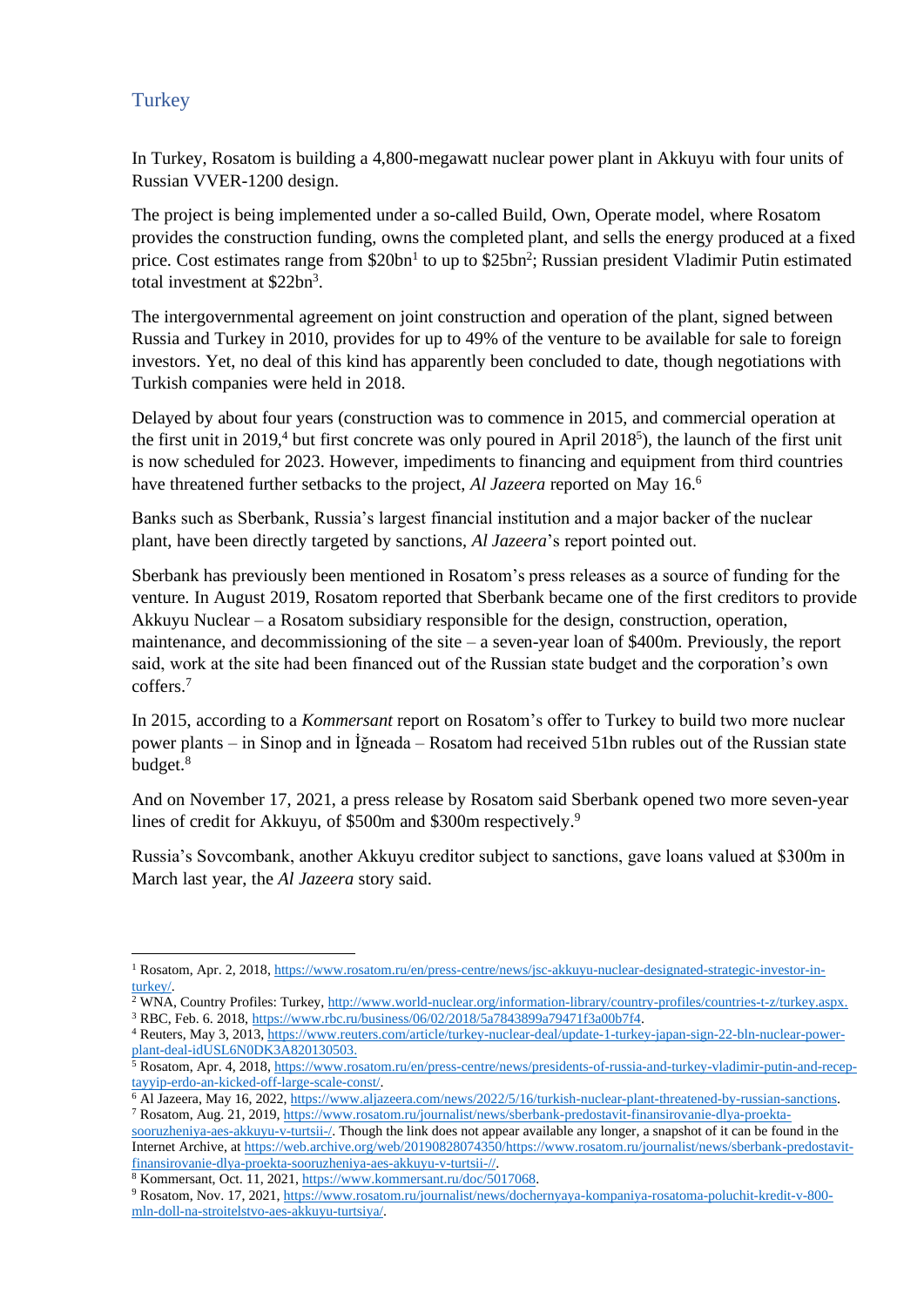Possible sanctions against Rosatom could also affect the flow of equipment to Akkuyu, the story added.

In an interview with Turkish broadcaster *NTV*, aired on February 23, Akkuyu Nuclear CEO Anastasia Zoteeva highlighted the "large amount of equipment" produced for the plant in countries such as the Czech Republic, Hungary, and South Korea. A key component was manufactured by GE Steam Power, a branch of General Electric, in France while French company Assystem is also involved in construction supervision, the *Al Jazeera* report read.

The story also cited a March report by *Bloomberg*<sup>10</sup> saying Turkish and Russian officials have discussed potential problems, including finance and procuring equipment from third countries.

Experts quoted in *Al Jazeera*'s story suggest Russia, given the sanctions imposed against its international reserves, the general atmosphere of a new Cold War, and Turkey's own economic problems, will be hard-pressed to find either additional funding domestically or investors willing to buy a share in Akkuyu.

In January, Russian news agency *Interfax*, citing a Rosatom presentation, said the corporation may issue a \$1bn bond to raise funding for the Akkuyu construction. The report also mentions an earlier loan of up to \$500m issued by Otkrytiye bank – another Russian bank currently under sanctions.<sup>11</sup>

An April 2, 2022 report by a Rosatom corporate outlet *Strana Rosatom,* having mentioned Bloomberg's story on possible complications at Akkuyu stemming from sanctions against Russia, insisted, however, that the nuclear corporation "has the resources for successful implementation of the Akkuyu project even without outside investors."<sup>12</sup>

#### Sweden

The Swedish energy company Vattenfall announced on the very first day of the Russian war in Ukraine that it has stopped nuclear fuel deliveries from Rosatom. The company also said it would not place any new orders from Russia to its nuclear power plants until further notice.<sup>13</sup>

Vattenfall, whose stated procurement policy is based on cooperation with multiple vendors from different countries to ensure supply security, had an agreement with Rosatom's fuel-manufacturing wing TVEL to supply fuel for Units 3 and 4 of its Ringhals Nuclear Power Plant, said a February 25 report by *NyTeknik*. Deliveries were to begin in one to two years and cover up to 20% of the plant's fuel needs.<sup>14</sup>

According to *World Nuclear News (WNN)*, TVEL in 2016 signed a commercial contract with Vattenfall to supply TVS-K (TVS-Kvadrat) fuel for the Ringhals plant with delivery of commercial reloads of nuclear fuel assemblies to start from 2021. A new fabrication facility for pressurized water reactor fuel in Novosibirsk was launched in 2021 to supply modified versions of TVS-K fuel to PWR plants around the world, *WNN* said, citing TVEL.<sup>15</sup>

<sup>&</sup>lt;sup>10</sup> Bloomberg, Mar. 31, 2022, [https://www.bloomberg.com/news/articles/2022-03-31/war-sanctions-snag-russia-s-building-of](https://www.bloomberg.com/news/articles/2022-03-31/war-sanctions-snag-russia-s-building-of-nuclear-plant-in-turkey)[nuclear-plant-in-turkey.](https://www.bloomberg.com/news/articles/2022-03-31/war-sanctions-snag-russia-s-building-of-nuclear-plant-in-turkey)

<sup>&</sup>lt;sup>11</sup> Interfax, Jan. 19, 2022, [https://www.interfax.ru/business/816294.](https://www.interfax.ru/business/816294)

<sup>12</sup> Strana Rosatom, Apr. 2, 2022, [https://strana-rosatom.ru/2022/04/03/rosatom-obladaet-resursami-dlya-str/.](https://strana-rosatom.ru/2022/04/03/rosatom-obladaet-resursami-dlya-str/)

<sup>&</sup>lt;sup>13</sup> Vattenfall, Feb. 24, 2022, [https://group.vattenfall.com/press-and-media/newsroom/2022/vattenfall-stops-delivieries-of-russian](https://group.vattenfall.com/press-and-media/newsroom/2022/vattenfall-stops-delivieries-of-russian-nuclear-fuel)[nuclear-fuel.](https://group.vattenfall.com/press-and-media/newsroom/2022/vattenfall-stops-delivieries-of-russian-nuclear-fuel)

<sup>14</sup> Ny Teknik, Feb. 25, 2022[, https://www.nyteknik.se/samhalle/sa-kan-utokade-sanktioner-mot-ryssland-sla-mot-svenska](https://www.nyteknik.se/samhalle/sa-kan-utokade-sanktioner-mot-ryssland-sla-mot-svenska-foretag-7029341)[foretag-7029341.](https://www.nyteknik.se/samhalle/sa-kan-utokade-sanktioner-mot-ryssland-sla-mot-svenska-foretag-7029341)

<sup>&</sup>lt;sup>15</sup> World Nuclear News, Dec. 29, 2021[, https://world-nuclear-news.org/Articles/TVEL-starts-PWR-fuel-fabrication-at-](https://world-nuclear-news.org/Articles/TVEL-starts-PWR-fuel-fabrication-at-Novosibirsk)[Novosibirsk.](https://world-nuclear-news.org/Articles/TVEL-starts-PWR-fuel-fabrication-at-Novosibirsk)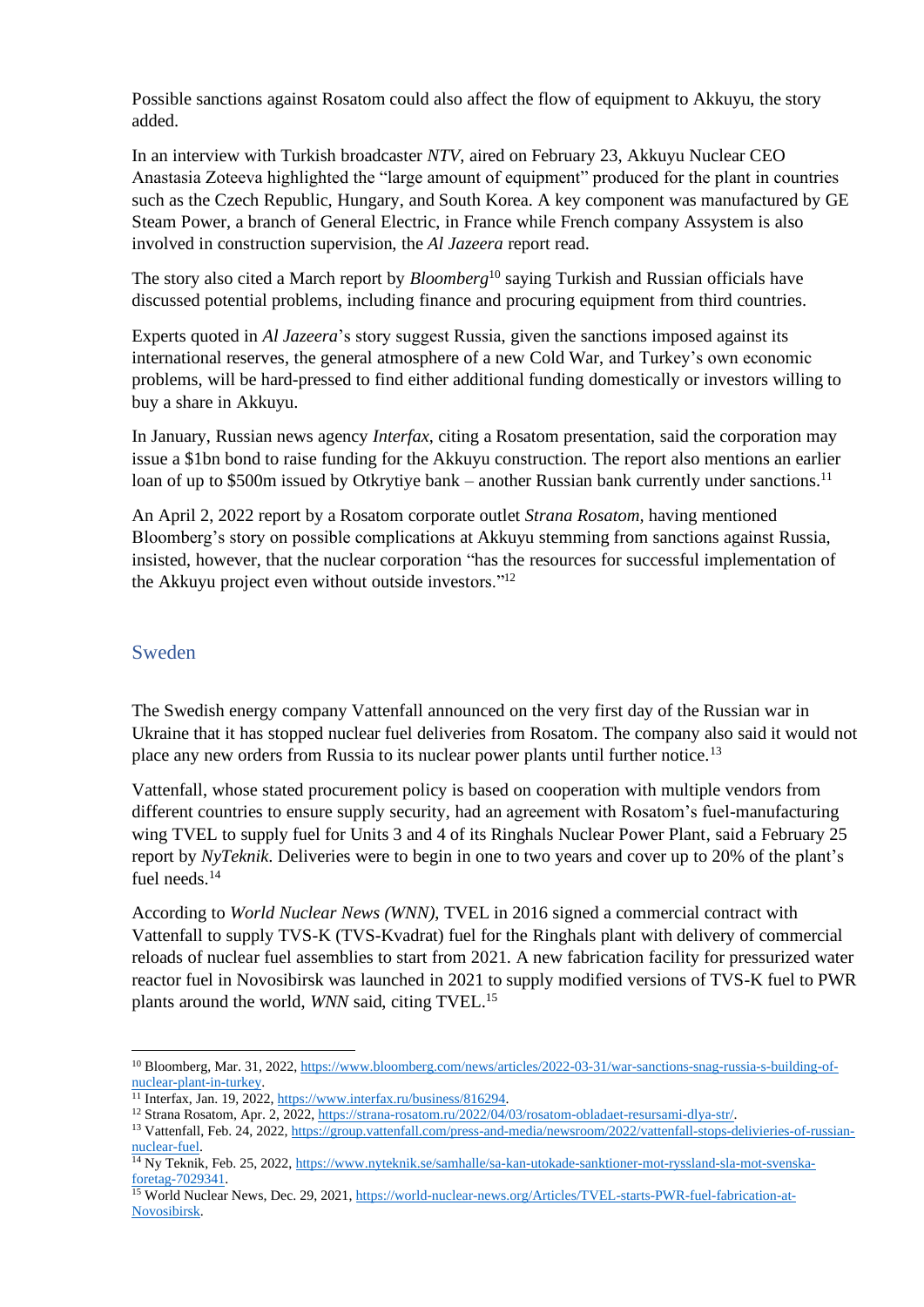The contract with Vattenfall would have been Rosatom's first delivery of such fuel abroad, Russian *Kommersant* newspaper pointed out in a February 24 story detailing the impact of the Russian invasion of Ukraine on Rosatom's deals in Europe. A pilot shipment had passed tests earlier at Ringhals, the paper said, but Vattenfall now intended to use fuel from France's Areva or the U. S. company Westinghouse. Meanwhile, the Novosibirsk plant's current production capacity was around 60 fuel assemblies a year, with a potential expansion to 300 assemblies a year.<sup>16</sup>

An earlier *Kommersant* report, of June 2021, said Rosatom's plans to export nuclear fuel to reactors of non-Russian design included a goal of four contracts and deliveries of TVS-Kvadrat fuel assemblies to 18 PWR units by 2030. Besides the Vattenfall deal, Rosatom had a contract for pilot operation of such fuel with an NPP-running company in the United States. By 2030, the nuclear corporation aimed to increase its 17% share in the global nuclear fuel supply market to 24%.<sup>17</sup>

Rosatom, however, had been supplying nuclear fuel to Ringhals since 2011, according to a recent report in *Norra Halland*. The story, describing concerns expressed by a number of Swedish parliament members over potential security and other risks of such cooperation, said the agreement then in place was to expire in 2025.<sup>18</sup>

*NyTeknik* also noted that enriched uranium is imported from Russia as raw material for production of nuclear fuel. Most of it goes to the Westinghouse nuclear fuel factory in Västerås, the publication said, which refines uranium on behalf of nuclear power plants both in Sweden and other countries.

# Czech Republic

Westinghouse Electric Co. and Framatome were in April selected to deliver fuel supplies for the Czech Republic's Temelín NPP, a two-unit site with reactors of Soviet VVER-1000 design.

State-controlled power company ČEZ said Westinghouse and Framatome will deliver the fuel for about 15 years, starting in 2024. TVEL, the plant's current supplier, had also bid to supply the fuel, according to *Manufacturing and Business Technology*. 19

Temelín currently has reserves of TVEL's fuel for two years, until the end of the current contract, according to the Czech press.

ČEZ said the decision was made so that it could reliably ensure a continuous supply of fuel while "minimizing the risks of a possible supply outage," *Manufacturing and Business Technology*'s report said.

In March, ČEZ also launched its planned tender for a new reactor at Dukovany NPP, from which Russia's Rosatom and China's CNG had been excluded on security grounds.

The decision not to allow Rosatom submit its bid to build the new Dukovany unit had been made in April 2021, shortly after Prague accused Russian special services of involvement in 2014 explosions at an ammunition depot in the village of Vrbětice. 20

<sup>16</sup> Kommersant, Feb. 24, 2022[, https://www.kommersant.ru/doc/5230339.](https://www.kommersant.ru/doc/5230339)

<sup>17</sup> Kommersant, June 8, 2021[, https://www.kommersant.ru/doc/4848474.](https://www.kommersant.ru/doc/4848474)

<sup>18</sup> Norra Halland, Feb. 1, 2022, [https://norrahalland.se/nyheter/ryskt-karnbransle-till-ringhals-kritiseras/28472.](https://norrahalland.se/nyheter/ryskt-karnbransle-till-ringhals-kritiseras/28472)

<sup>&</sup>lt;sup>19</sup> Manufacturing Business Technologies, Apr. 12, 2022, [https://www.mbtmag.com/global/news/22171958/westinghouse](https://www.mbtmag.com/global/news/22171958/westinghouse-framatome-to-supply-fuel-to-czech-nuclear-plant)[framatome-to-supply-fuel-to-czech-nuclear-plant.](https://www.mbtmag.com/global/news/22171958/westinghouse-framatome-to-supply-fuel-to-czech-nuclear-plant)

<sup>&</sup>lt;sup>20</sup> See, for instance, here: Nuclear Engineering International, Apr. 22, 2022[, https://www.neimagazine.com/news/newsrosatom](https://www.neimagazine.com/news/newsrosatom-excluded-from-dukovany-tender-8690375)[excluded-from-dukovany-tender-8690375.](https://www.neimagazine.com/news/newsrosatom-excluded-from-dukovany-tender-8690375)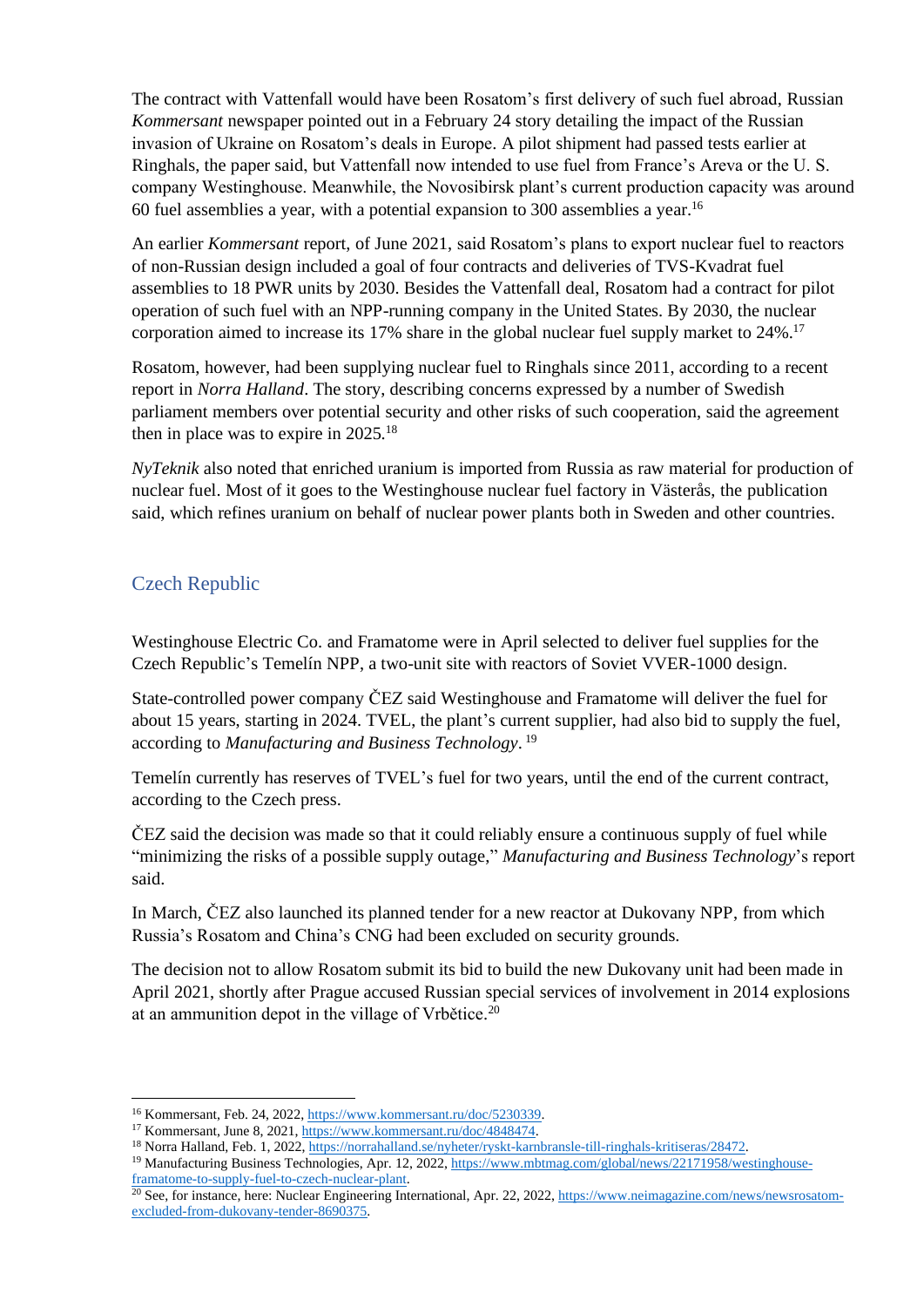Prime Minister Petr Fiala said in March Russian participation in the Dukovany tender – a key project for the country's energy security – was "unimaginable" following the Kremlin's invasion of Ukraine. The Dukovany expansion cost is estimated at around  $\epsilon$ 6bn.<sup>21</sup>

TVEL, however, which has historically been and in most cases still is the sole supplier of fuel rods for the Soviet-built VVER reactors in Europe, including several in Ukraine, continues to supply fuel assemblies for the four old VVER-440s operating at Dukovany.

More importantly, while fuel used by the newer VVER-1000 series can and has been sourced in several cases from Westinghouse, VVER-440s are for engineering reasons particularly vulnerable to their dependency on TVEL as just one irreplaceable source of fuel.<sup>22</sup>

Dukovany currently has enough fuel to last for almost three years, and a contract with TVEL for future supplies is valid until the end of the plant's lifetime, ČEZ said in April. The fuel for Dukovany is specific and the ability of non-Russian producers to supply it is not high, ČEZ CEO Daniel Beneš said. <sup>23</sup> Another delivery from Russia should take place later in 2022, a mid-May report by *Nuclear Engineering International (NEI*) said, citing Dukovany director Roman Havlín. 24

However, the European Commission recently announced it will assist Prague and other EU nations where VVERs are in operation to speed up the process of licensing alternative fuel, in line with the union's goal of stopping all supplies of Russian energy by 2027.

Westinghouse has also confirmed it is seeking quick approval from the governments of the Czech Republic, Hungary, Slovakia, Finland, and Bulgaria (which operates two VVER-1000s), for a replacement fuel that would work in their VVERs, the *Financial Times* reported on May 19.

Westinghouse told the paper the company was "on a fast-track program to certify our VVER-440 [fuel] design in all the countries where those reactors are operated in order to be in a position to supply reloads in 2023."

EU officials expect the green light by 2024 at the latest.<sup>25</sup>

Media reports indicate the Czech Republic has been considering replacing TVEL's fuel at Dukovany for some time.

The *NEI* report said that the decision to secure fuel supplies for Dukovany from companies other than TVEL was expected in the coming months, citing May 5 remarks by Dana Drábová, chairwoman of the State Office for Nuclear Safety, although, according to Drábová, ČEZ will have to come to terms with the fact that the fuel from the new supplier will not be optimized for performance, as was the case with the fuel from TVEL."

ČEZ CEO Beneš was also described as saying in March that switching to another fuel producer for Dukovany was, ultimately, a solvable problem, and within three years, if the crisis in Russia and Ukraine continued, it would be possible to solve it in some way and get fuel from elsewhere.<sup>26</sup>

<sup>21</sup> ABC News, Mar. 17, 2022[, https://abcnews.go.com/Business/wireStory/czech-republic-opens-tender-nuclear-reactor-](https://abcnews.go.com/Business/wireStory/czech-republic-opens-tender-nuclear-reactor-83503697)[83503697.](https://abcnews.go.com/Business/wireStory/czech-republic-opens-tender-nuclear-reactor-83503697)

 $22$  Patricia Lorenz, Russian Grip on EU Nuclear Power, May 4, 2022,

[https://res.cloudinary.com/dhymuyvek/image/upload/v1651650585/Russian\\_Grip\\_on\\_EU\\_Nuclear\\_Power\\_Report\\_c48cccad81.p](https://res.cloudinary.com/dhymuyvek/image/upload/v1651650585/Russian_Grip_on_EU_Nuclear_Power_Report_c48cccad81.pdf) [df.](https://res.cloudinary.com/dhymuyvek/image/upload/v1651650585/Russian_Grip_on_EU_Nuclear_Power_Report_c48cccad81.pdf)

 $\frac{23}{23}$ Prague Stock Exchange, source stated: ČTK, Apr. 4, 2022, [https://www.pse.cz/en/news/us-westinghouse-french-framatome-to](https://www.pse.cz/en/news/us-westinghouse-french-framatome-to-supply-nuclear-fuel-for-temelin)[supply-nuclear-fuel-for-temelin.](https://www.pse.cz/en/news/us-westinghouse-french-framatome-to-supply-nuclear-fuel-for-temelin)

<sup>&</sup>lt;sup>24</sup> Nuclear Engineering International, May 13, 2022[, https://www.neimagazine.com/news/newsdukovany-npp-to-change-fuel](https://www.neimagazine.com/news/newsdukovany-npp-to-change-fuel-suppliers-9696032)[suppliers-9696032.](https://www.neimagazine.com/news/newsdukovany-npp-to-change-fuel-suppliers-9696032)

 $\frac{25 \text{ The Financial Times, May 19, 2022, <https://www.ft.com/content/fce@ccc-31bd-4dab-8532-12cd0948fc5d>.}$ 

<sup>26</sup> iROZHLAS.cz, Mar. 18, 2022[, https://www.irozhlas.cz/ekonomika/podcast-vinohradska-12-jaderna-elektrarna-dukovany](https://www.irozhlas.cz/ekonomika/podcast-vinohradska-12-jaderna-elektrarna-dukovany-dostavba-trachtova_2203180600_miz)[dostavba-trachtova\\_2203180600\\_miz.](https://www.irozhlas.cz/ekonomika/podcast-vinohradska-12-jaderna-elektrarna-dukovany-dostavba-trachtova_2203180600_miz)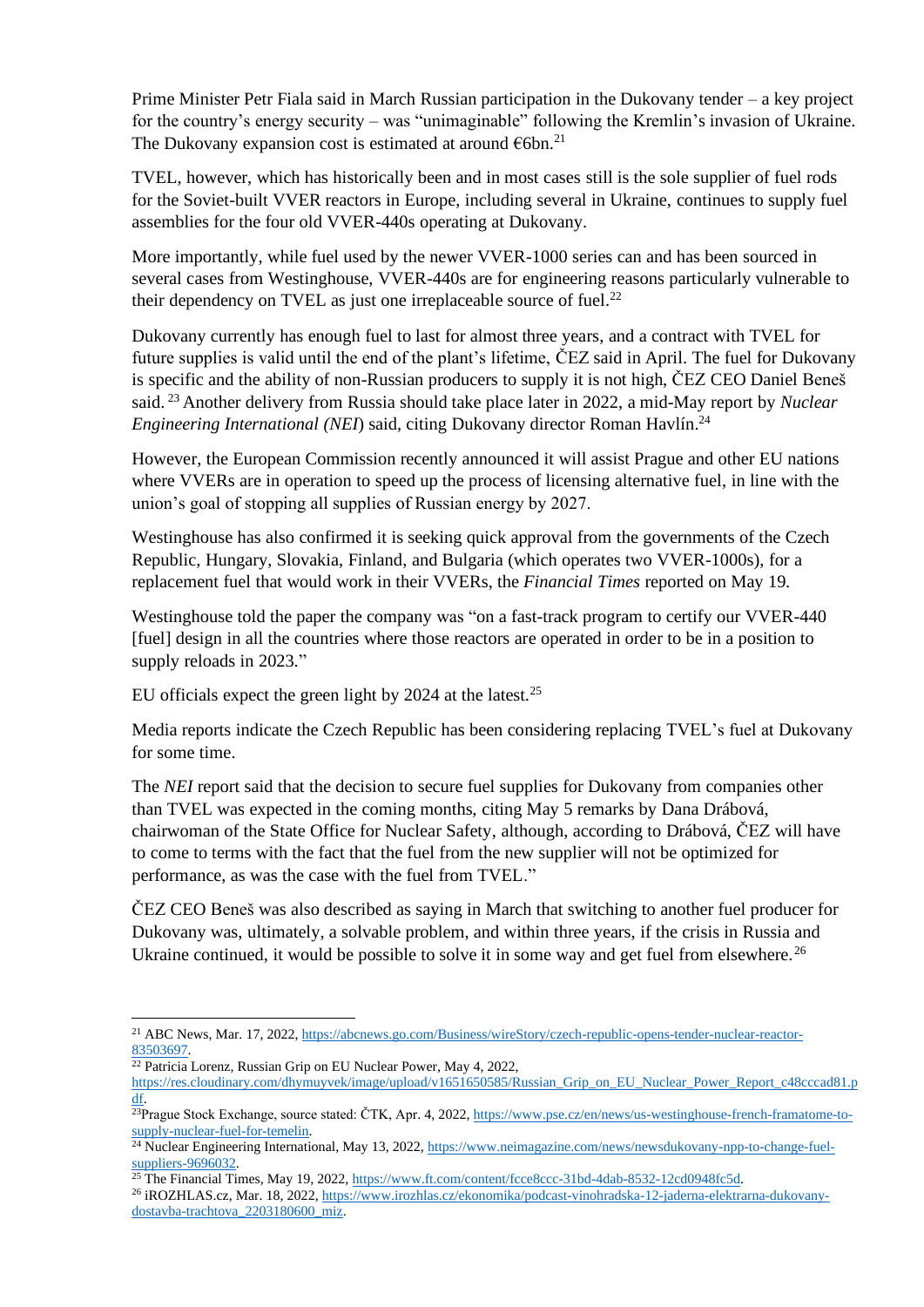"I can't imagine being dependent on just one supplier in the future. Some negotiations are underway, I can't say the details yet," *NEI* quoted Dukovany director Havlín as saying.

The old Dukovany plant has roughly 20 years of operation left, according to Drábová.

The Czech Republic also has provisional plans to build Units 3 and 4 at Temelín, but Rosatom's participation in such a project appears doubtful. The exclusion of Russia and China from the tender for the new Dukovany unit was written into legislation approving new nuclear construction that was adopted in September 2021. Minister of Industry and Trade Karel Havlícek said at the time that the two new reactors at Temelín could be built by the company that wins the tender for the Dukovany unit. A non-binding option for the possible construction of one or two units in Temelín will be part of the tender documentation for the project, according to Havlícek.<sup>27</sup> That such options were in fact included in the Dukovany tender was confirmed by ČEZ CEO Beneš shortly after the tender procedure commenced in March this year.<sup>28</sup>

## **Germany**

The first day of the war also saw the dissolution of a planned deal between Rosatom and Framatome in which Rosatom expected to buy 25% in Framatome's nuclear fuel manufacturing facility Lingen in Lower Saxony. The application for an investment review procedure for a joint TVEL/Framatome venture had been withdrawn a few days prior, *Spiegel* reported on February 24.<sup>29</sup>

The deal, according to *Spiegel*, was to provide a cash injection to Framatome's subsidiary Advanced Nuclear Fuels for expanded production (even as Germany itself is phasing out nuclear generation, Framatome had plans to continue producing nuclear fuel in Lingen at least until 2032 for exports to other European countries) while also giving TVEL better access to the European market, *Spiegel*'s story said.

Though the reasons for the withdrawal of the application were unknown, *Spiegel* notes the prospect of a TVEL/Framatome consortium had been viewed critically as a potential threat to public order and suggests the German Ministry of Economics may have banned Rosatom's entry. Imminent lawsuits, in *Spiegel*'s information, as well as political considerations in light of Germany's nuclear phaseout may have played a role.

The February 24 story by *Kommersant* plainly states that Germany "has now definitively forbidden Rosatom" to buy the 25% share in the Lingen facility.

Rosatom's activity in Germany also included longtime imports of depleted uranium from a uranium enrichment facility run in Gronau by Urenco, a uranium enrichment company owned by Germany's RWE and E.ON as well as the governments of the Netherlands and the UK.

Rosatom refers to depleted uranium as a "valuable strategic resource" imported for further reenrichment.<sup>30</sup> But while some of the reprocessed material was returned to Gronau (with the radioactive waste generated during reprocessing left in Russia), most of the shipments had for years accumulated in storage in less than ideal conditions in Russia's Siberia – thus remaining, environmentalists have insisted, nothing but nuclear waste, even as import of nuclear waste to Russia

<sup>27</sup> Nuclear Engineering International, Sept. 30, 2021[, https://www.neimagazine.com/news/newsczech-energy-law-adopted](https://www.neimagazine.com/news/newsczech-energy-law-adopted-temelin-expansion-may-follow-new-dukovany-unit-9120810)[temelin-expansion-may-follow-new-dukovany-unit-9120810.](https://www.neimagazine.com/news/newsczech-energy-law-adopted-temelin-expansion-may-follow-new-dukovany-unit-9120810)

<sup>&</sup>lt;sup>28</sup> World Nuclear News, Apr. 1, 2022[, https://www.world-nuclear-news.org/Articles/Space-allocated-at-Temelin-for-future-SMR.](https://www.world-nuclear-news.org/Articles/Space-allocated-at-Temelin-for-future-SMR) <sup>29</sup> Spiegel, Feb. 24, 2022, [https://www.spiegel.de/wirtschaft/unternehmen/lingen-einstieg-von-rosatom-in-deutsche-atomfabrik](https://www.spiegel.de/wirtschaft/unternehmen/lingen-einstieg-von-rosatom-in-deutsche-atomfabrik-vorerst-geplatzt-a-f355e411-7635-4a44-8d4f-c9c9061888fb)[vorerst-geplatzt-a-f355e411-7635-4a44-8d4f-c9c9061888fb.](https://www.spiegel.de/wirtschaft/unternehmen/lingen-einstieg-von-rosatom-in-deutsche-atomfabrik-vorerst-geplatzt-a-f355e411-7635-4a44-8d4f-c9c9061888fb)

<sup>&</sup>lt;sup>30</sup> See, for instance, Rosatom's press release of Nov. 13, 2019 a[t https://rosatom.ru/en/press-centre/news/members-of-the-public](https://rosatom.ru/en/press-centre/news/members-of-the-public-council-of-rosatom-and-representatives-of-environmental-organizations-discusse/)[council-of-rosatom-and-representatives-of-environmental-organizations-discusse/.](https://rosatom.ru/en/press-centre/news/members-of-the-public-council-of-rosatom-and-representatives-of-environmental-organizations-discusse/)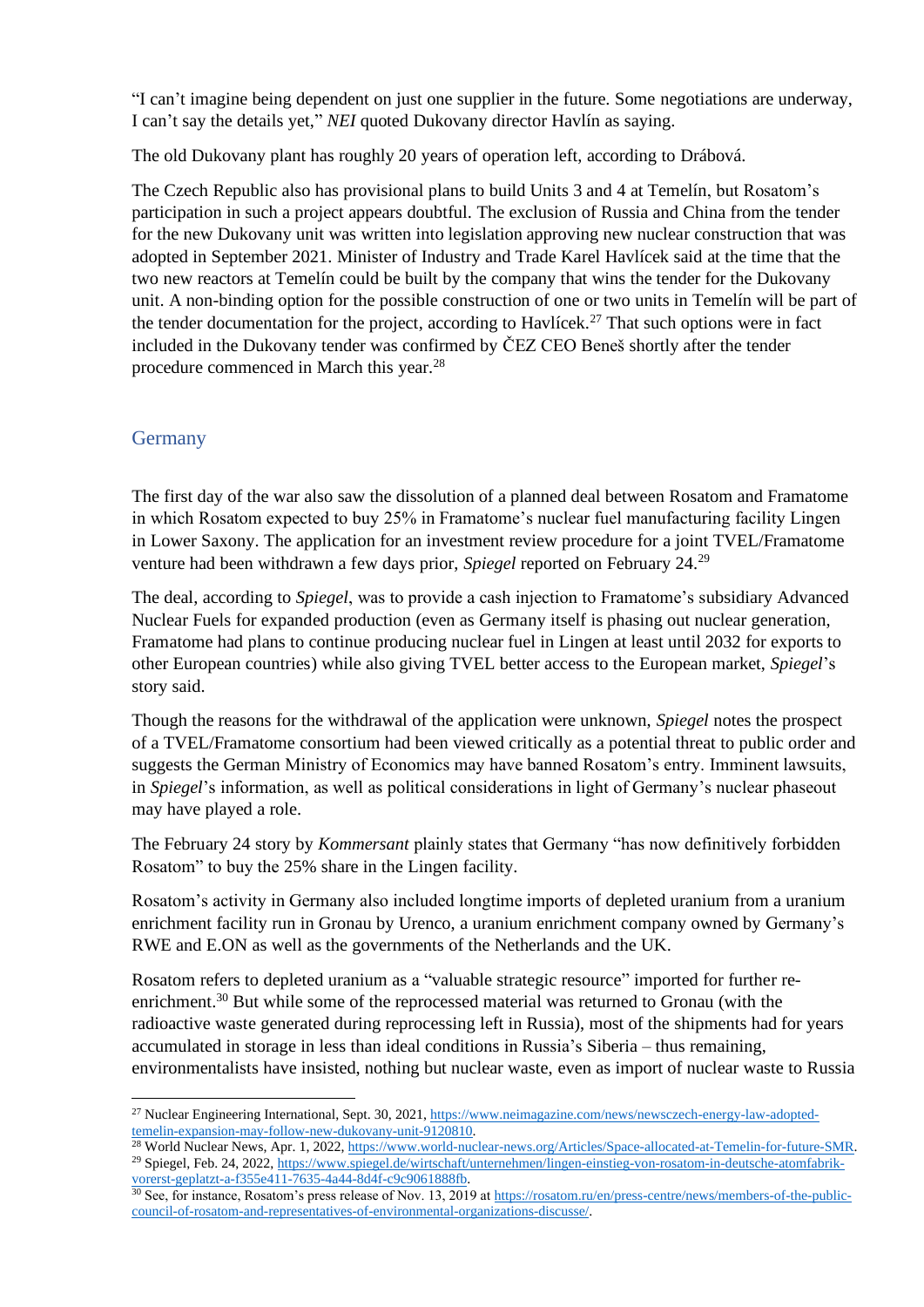is banned under Russian law.<sup>31</sup> Over a period of 25 years, Urenco delivered more than 45,000 tons of depleted uranium to Russia from Germany alone (shipments were also made from Urenco's enrichment facilities in Almelo in the Netherlands and Capenhurst in the UK<sup>32</sup>).

In early March 2022, prompted by the Russian aggression against Ukraine, Urenco terminated its contract with Russia. "We are deeply concerned about the current developments in Ukraine [...]. We terminated the contract with our supplier in Russia and stopped all deliveries in both directions," the company said.<sup>33</sup>

The last transports of the highly hazardous material were carried out in 2019 and 2020 amid, as in the previous years, protests mounted by environmental groups both in Russia and in Germany.

### Finland

The same February 24 *Kommersant* story said Rosatom's Hanhikivi NPP project in Finland was now in doubt because of the war. On May 2, Hanhikivi's project owner, the Finnish company Fennovoima, announced it has terminated its contract with Rosatom.

The company – a consortium of Finnish industrial firms and mostly municipal energy companies – cited significant delays and Rosatom's "inability to deliver the project," and added that the war in Ukraine has further exacerbated the risks of the project, the Finnish publication *Yle News* reported.<sup>34</sup>

The project was in effect suspended on the very next day after Russia attacked Ukraine, as Finland's Minister of Economic Affairs Mika Lintilä told parliament on February 25 that he would not present Fennovoima's construction permit application for Hanhikivi – pending since 2015 – to the government, *Yle News* said.

From the point of view of Finnish stakeholders, the publication added, continuing cooperation with Rosatom became even more untenable after Rosatom took control of the Zaporizhzhia Nuclear Power Plant in Ukraine, which was captured by Russian forces in early March.

Rosatom representatives arrived at the six-unit plant, the largest NPP in Europe, a few days after the Russian military seized the site and "about ten Rosatom staff members were still there" in late April, according to a summary report by International Atomic Energy Agency (IAEA) Director General Rafael Mariano Grossi.<sup>35</sup> An IAEA press release of April 29, citing information provided by Ukraine, said that Rosatom's specialists "demanded daily reports from plant management about 'confidential issues' on the functioning" of the plant and that personnel were "working under unbelievable pressure."36

Previously, numerous media reports showed or described Russian troops shelling plant buildings at Zaporizhzhia, and the IAEA director general's report also said two of the four high-voltage lines providing external power supply to the plant (which is critical to the safety of its operation) were damaged in the early days of Russian control of the site, and the plant also lost a third line for a period of time.

<sup>34</sup> Yle News, May 2, 2022, [https://yle.fi/news/3-12425648.](https://yle.fi/news/3-12425648)

<sup>31</sup> DW, Oct. 25, 2019[, https://www.dw.com/en/germany-shipping-depleted-uranium-to-russia/a-50995522.](https://www.dw.com/en/germany-shipping-depleted-uranium-to-russia/a-50995522)

<sup>32</sup> WISE Uranium Project, [https://www.wise-uranium.org/edisstr.html.](https://www.wise-uranium.org/edisstr.html)

<sup>33</sup> Westfälische Nachrichten, Mar. 8, 2022[, https://www.wn.de/muensterland/urenco-kundigt-vertrag-2540841.](https://www.wn.de/muensterland/urenco-kundigt-vertrag-2540841)

<sup>35</sup> IAEA, Apr. 28, 2022, [https://www.iaea.org/sites/default/files/22/04/ukraine-report.pdf.](https://www.iaea.org/sites/default/files/22/04/ukraine-report.pdf)

<sup>36</sup> IAEA, Apr. 29, 2022, [https://www.iaea.org/newscenter/pressreleases/update-67-iaea-director-general-statement-on-situation](https://www.iaea.org/newscenter/pressreleases/update-67-iaea-director-general-statement-on-situation-in-ukraine)[in-ukraine.](https://www.iaea.org/newscenter/pressreleases/update-67-iaea-director-general-statement-on-situation-in-ukraine)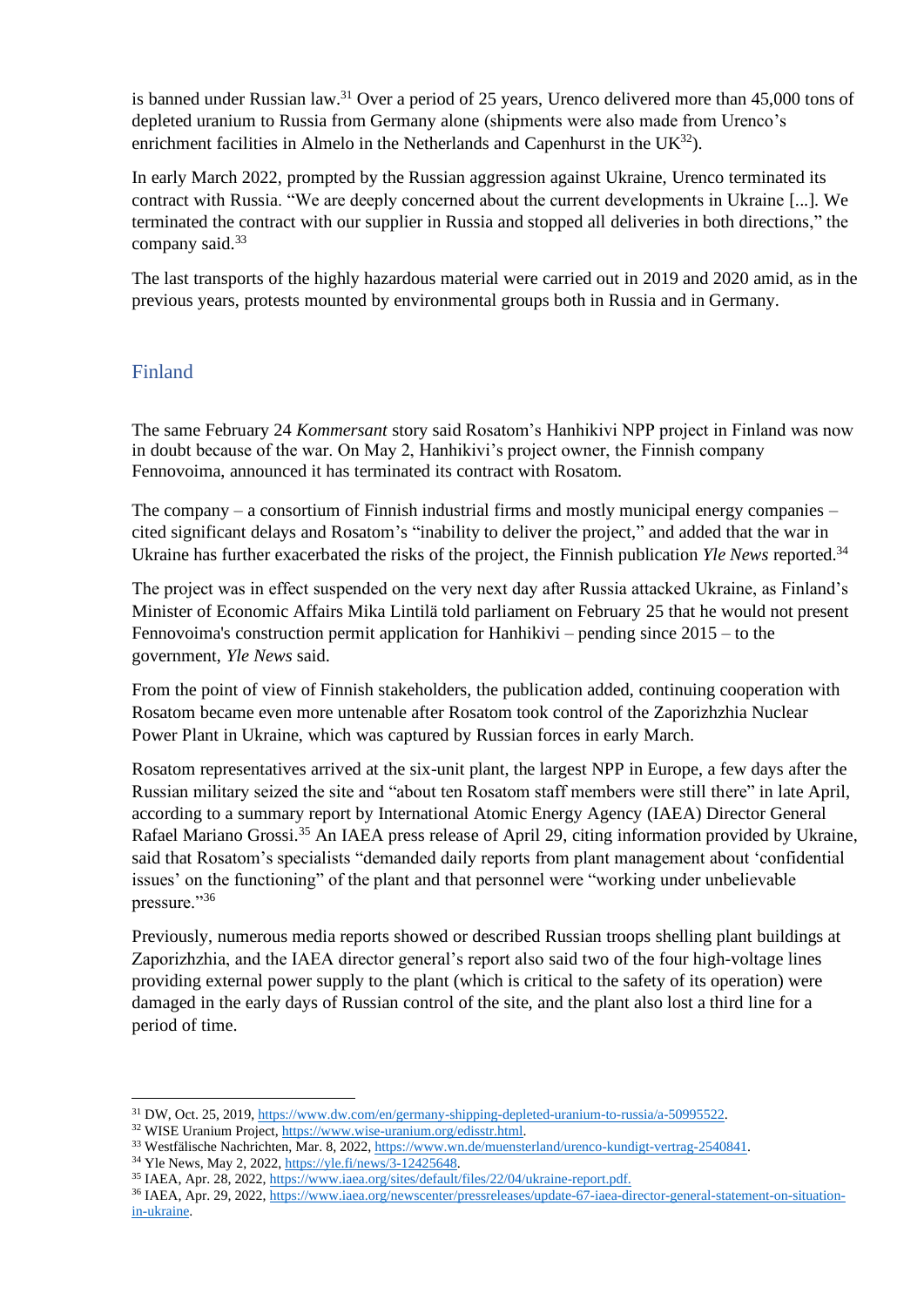A contract between Rosatom and Fennovoima to build a nuclear power plant with a Russian VVER-1200 reactor was signed in 2013. Rosatom also holds a majority 34% share in Fennovoima.

By 2018, construction was to be in full swing, but, *Yle News* says, calling the project "a 15-year saga," a construction license has not been granted, though preliminary work at the site continued despite the war. An early 2019 story by *Interfax* said, citing a Finnovoyma-released schedule, that the project, already delayed by four years, was to see a construction license obtained in 2021 and commercial operation to start in 2028.<sup>37</sup>

An earlier *Yle News* story said final building permits were due to be granted in 2022.

Although the Hanhikivi project survived Russia's annexation of Crimea in 2014, concerns were voiced to *Yle News* over the risks involved in cooperation with Rosatom – which also produces nuclear munitions for the Russian nuclear arms complex – even before the start of the war, just as Russia had amassed almost 200,000 troops near Ukraine's border but Moscow's high-level officials insisted the country had no plans to attack its neighbor.

A February 22 *Yle News* story quoted Veli-Pekka Tynkkynen, a professor in Russian environmental policy, as saying that if Finland invests in Russian nuclear power "in this current Fennovoima structure, then we directly support Russian nuclear weapons production and therefore also Vladimir Putin's geopolitical goals."

Tynkkynen disagreed that energy markets and trade ties could promote peace between Putin's Russia and the West, pointing instead to a dependency on Russia's energy supplies that could only grow with Hanhikivi and suggesting that Russia's ownership stake in Fennovoima "should be seen as a loaded weapon, in a way," one that could provide Russia leverage over Finland.<sup>38</sup>

In 2015, the *Interfax* story said, a decision was made to provide around  $\epsilon$ 2.4bn for the Hanhikivi project out of the Russian National Wealth Fund, a sovereign wealth fund set up to support the public pension system. Total construction costs were estimated at  $\epsilon$ 7bn.

Hanhikivi's reactor pressure vessel, according to *Yle News,* was to have been built in Kramatorsk, eastern Ukraine.

Rosatom, however, still supplies fuel to the two VVER-440s operating at Finland's Loviisa. whose operator company, Fortum, has a deal with TVEL for the duration of the current operating licenses.<sup>39</sup>

VVER-440s are dependent on TVEL as their sole fuel provider, and, to further complicate matters, fuel assemblies manufactured for different VVER-440s are designed specially to fit a particular reactor. Still, in the case of Loviisa, attempts have been made to switch to a different provider, with Westinghouse supplying fuel rods to the plant for several years until 2008.<sup>40</sup>

Some other unresolved questions remain with regard to fuel diversification for Loviisa, according to a Finnish official who spoke with the *Financial Times* in May. Westinghouse fuel is likely to be more expensive than Russian, the official said, and there would also need to be a waste plan, as Rosatom is also responsible for handling Loviisa's spent fuel.<sup>41</sup>

Just like most other VVER reactors in Europe, Loviisa's units are quite old. Their current operating licenses, already extended once – in 1998, for Unit 1, and in 2007, for Unit 2 – expire at the end of

<sup>37</sup> Interfax, Jan. 4, 2019[, https://www.interfax.ru/business/644029.](https://www.interfax.ru/business/644029)

<sup>38</sup> Yle News, Feb. 22, 2022[, https://yle.fi/news/3-12328641.](https://yle.fi/news/3-12328641)

<sup>&</sup>lt;sup>39</sup> The Financial Times, May 19, 2022, [https://www.ft.com/content/fcce8ccc-31bd-4dab-8532-12cd0948fc5d.](https://www.ft.com/content/fcce8ccc-31bd-4dab-8532-12cd0948fc5d)

<sup>40</sup> Patricia Lorenz, Russian Grip on EU Nuclear Power, May 4, 2022,

[https://res.cloudinary.com/dhymuyvek/image/upload/v1651650585/Russian\\_Grip\\_on\\_EU\\_Nuclear\\_Power\\_Report\\_c48cccad81.p](https://res.cloudinary.com/dhymuyvek/image/upload/v1651650585/Russian_Grip_on_EU_Nuclear_Power_Report_c48cccad81.pdf) [df.](https://res.cloudinary.com/dhymuyvek/image/upload/v1651650585/Russian_Grip_on_EU_Nuclear_Power_Report_c48cccad81.pdf)

<sup>&</sup>lt;sup>41</sup> The Financial Times, May 19, 2022, [https://www.ft.com/content/fcce8ccc-31bd-4dab-8532-12cd0948fc5d.](https://www.ft.com/content/fcce8ccc-31bd-4dab-8532-12cd0948fc5d)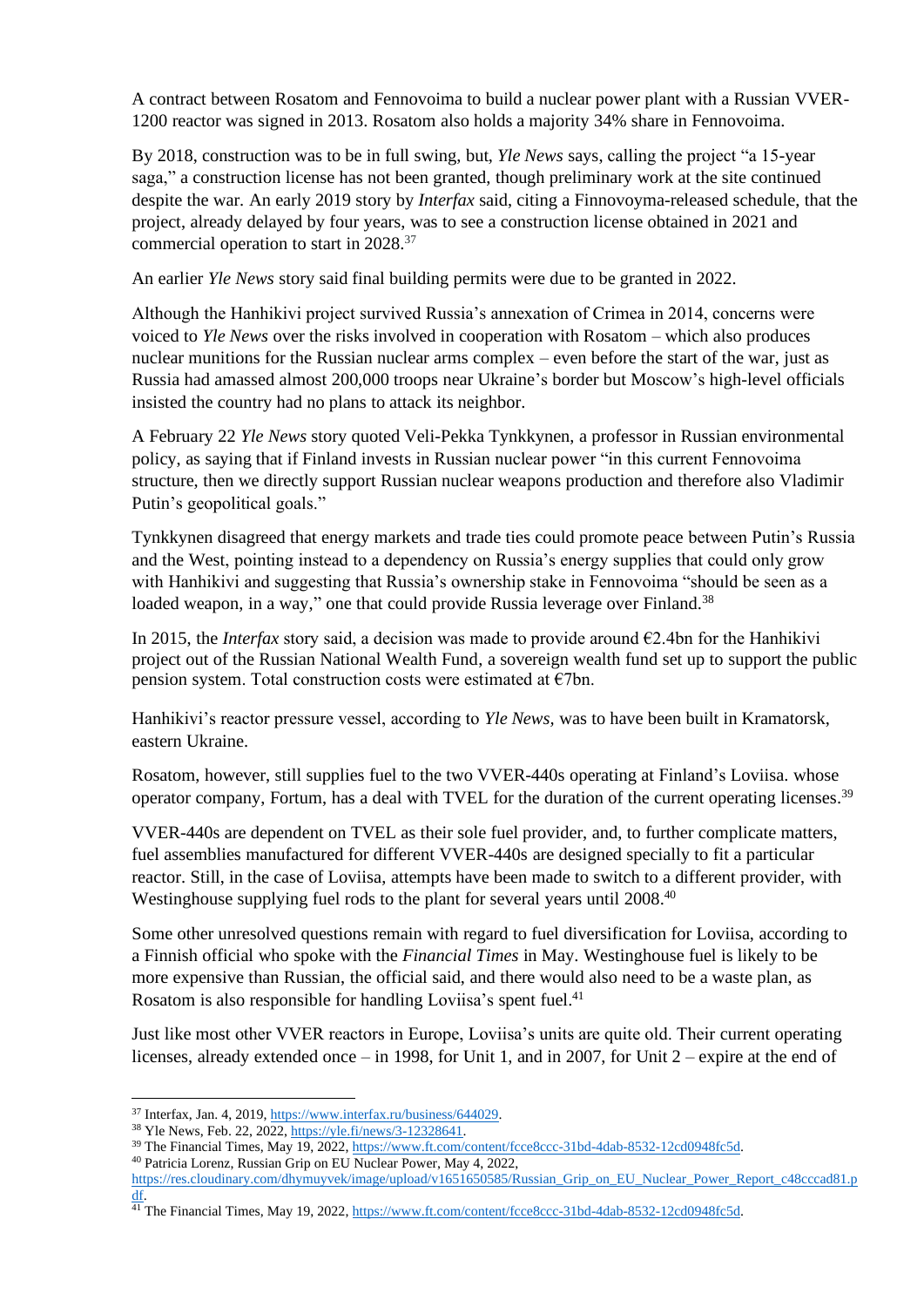2027 and 2030, and Fortum said in March it was planning to apply to renew the licenses until the end of 2050. Investments related to the continued operation and lifetime extensions, it said, will amount to an estimated  $\epsilon$ 1bn until that year.<sup>42</sup> Unless Loviisa switches to a different fuel provider – something that will surely require additional effort and investment – some of that money will eventually end up on Rosatom's accounts. As Patricia Lorenz, author of *Russian Grip on EU Nuclear Power* points out, "a well-prepared phaseout of nuclear power would be the economically and politically most sustainable answer."<sup>43</sup>

#### France

The French nuclear industry, based as it is in a nation with a heavy reliance on nuclear power, maintains several close partnerships with Rosatom through the partially state-owned utility EDF and nuclear fuel cycle company Orano.

A swift parting of the ways with Rosatom would be hard to expect in the case of France, but, *Politico* reported on April 29, Orano said it "has suspended all new shipments of nuclear materials to and from Russia" since the end of February, and pointed out that it has "very limited activities" in Russia, which represents less than  $0.1\%$  of its orders.<sup>44</sup>

Orano sends reprocessed uranium to a Russian nuclear military facility in Siberia. After the uranium is cleaned up there, the radioactive waste remains in Russia, while the cleaner uranium is used to produce nuclear fuel.

Deals for two deconversion plants for depleted uranium have been signed with Rosatom, the latest in 2019.<sup>45</sup> Equipment for this project was sent from France to Russia in December 2021. Reporting on that shipment, *WNN* said plant operations were scheduled to start in 2023, and TVEL expected a third deconversion facility built later to further handle depleted uranium accumulated at its sites.<sup>46</sup>

EDF's subsidiary Framatome, a Rosatom partner in a number of ventures, will now no longer be able to sell Rosatom a 25% share in the fuel manufacturing facility in Germany's Lingen, but the status of some other dealings between EDF and Rosatom is not clear at present.

In March, the French press raised the issue of Rosatom's possible participation in EDF's acquisition of General Electric's turbine business GEAST in Belfort. The state was ready to sell Rosatom 20% in the company, *Le Figaro* reported on March 8. "As long as the sanctions against Russia do not concern nuclear power, Rosatom's entry in the capital of GEAST remains relevant," a government source told the paper.<sup>47</sup> GEAST's cooperation with Rosatom represents 50% of the turnover of the Belfort plant, which supplies turbines for EPR reactors in Europe, with nearly 70% of the value chain

<sup>42</sup> World Nuclear News, Mar. 3, 2022[, https://www.world-nuclear-news.org/Articles/Fortum-to-seek-licence-extension-for-](https://www.world-nuclear-news.org/Articles/Fortum-to-seek-licence-extension-for-Loviisa-plant)[Loviisa-plant.](https://www.world-nuclear-news.org/Articles/Fortum-to-seek-licence-extension-for-Loviisa-plant)

<sup>&</sup>lt;sup>43</sup> Patricia Lorenz, Russian Grip on EU Nuclear Power, May 4, 2022,

[https://res.cloudinary.com/dhymuyvek/image/upload/v1651650585/Russian\\_Grip\\_on\\_EU\\_Nuclear\\_Power\\_Report\\_c48cccad81.p](https://res.cloudinary.com/dhymuyvek/image/upload/v1651650585/Russian_Grip_on_EU_Nuclear_Power_Report_c48cccad81.pdf) [df.](https://res.cloudinary.com/dhymuyvek/image/upload/v1651650585/Russian_Grip_on_EU_Nuclear_Power_Report_c48cccad81.pdf)

<sup>&</sup>lt;sup>44</sup> Politico, Apr. 29, 2022[, https://www.politico.eu/article/russia-nuclear-power-uranium-plants-europe-imports-germany](https://www.politico.eu/article/russia-nuclear-power-uranium-plants-europe-imports-germany-sanctions-ukraine-war/)[sanctions-ukraine-war/.](https://www.politico.eu/article/russia-nuclear-power-uranium-plants-europe-imports-germany-sanctions-ukraine-war/)

<sup>45</sup> Rosatom, Dec. 11, 2019, [https://rosatom.ru/en/press-centre/news/rosatom-and-orano-subsidiaries-sign-contract-to-grow](https://rosatom.ru/en/press-centre/news/rosatom-and-orano-subsidiaries-sign-contract-to-grow-russian-capacities-for-depleted-uranium-reconve/)[russian-capacities-for-depleted-uranium-reconve/.](https://rosatom.ru/en/press-centre/news/rosatom-and-orano-subsidiaries-sign-contract-to-grow-russian-capacities-for-depleted-uranium-reconve/)

<sup>46</sup> World Nuclear News, Dec. 23, 2021[, https://www.world-nuclear-news.org/Articles/Equipment-for-deconversion-arrives-at-](https://www.world-nuclear-news.org/Articles/Equipment-for-deconversion-arrives-at-Zheleznogors)[Zheleznogors.](https://www.world-nuclear-news.org/Articles/Equipment-for-deconversion-arrives-at-Zheleznogors)

<sup>&</sup>lt;sup>47</sup> Le Figaro, Mar. 8, 2022, [https://www.lefigaro.fr/societes/nucleaire-l-etat-pret-a-ceder-20-d-arabelle-au-russe-rosatom-](https://www.lefigaro.fr/societes/nucleaire-l-etat-pret-a-ceder-20-d-arabelle-au-russe-rosatom-20220308)[20220308.](https://www.lefigaro.fr/societes/nucleaire-l-etat-pret-a-ceder-20-d-arabelle-au-russe-rosatom-20220308)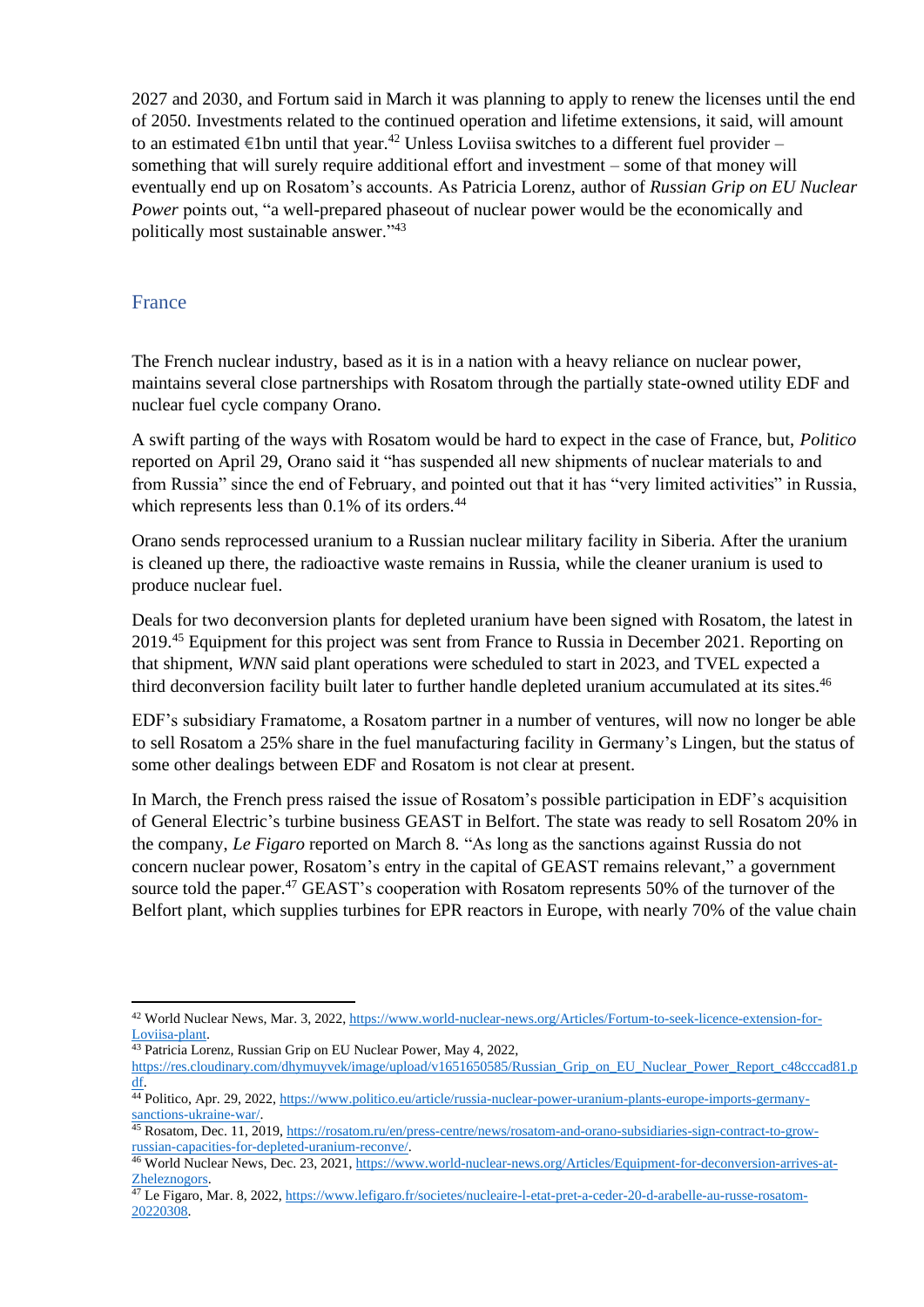provided in France, noted *La Tribune*, saying for Rosatom acquiring the 20% stake would be "of major strategic interest." 48

In April, though, *L'Usine Nouvelle* reported France's cooperation with Rosatom was on hold. All discussions have been suspended, according to a source close to the matter.<sup>49</sup>

### **Hungary**

Hungary for now seems intent on keeping alive its cooperation with Rosatom on construction of two new units, of VVER-1200 design, at Paks Nuclear Power Plant, where four VVER-440 reactors are in operation, built in 1974 to 1987. As is the case with some other projects, Paks Phase II has suffered from delays and is now also potentially facing financing uncertainties. The  $\epsilon$ 12.5bn project is supported by a Russia-provided loan of up to  $\epsilon$ 10 bn, covering 80% of the construction cost, and Russian President Vladimir Putin earlier said Russia was prepared to finance 100% of the plant if necessary.<sup>50</sup>

On May 5, 2022, Hungarian Foreign Minister Peter Szijjártó said Hungary received Rosatom's assurances that the corporation remains able to deliver the new units, *Reuters* reported. Szijjártó said the planned construction served Hungary's strategic interests and that once requests for permits submitted by Rosatom to the Hungarian regulator were approved, the project could enter its next phase. <sup>51</sup> According to Szijjártó, Hungary aims to speed up the work and have the new units up and running by 2030.<sup>52</sup> Earlier, opposition parties in Hungary called for Prime Minister Viktor Orbán to cancel the deal, *Bulletin of the Atomic Scientists* noted in a May 17, 2022 piece on Rosatom's prospects amid the tightening sanctions against Russia.<sup>53</sup>

But just like the Akkuyu project, the one at Paks may run into funding difficulties or problems with third-party suppliers. *Euractiv* points out Russia's state bank Vnesheconombank, which is financing the Paks expansion, is among the banks hit with a SWIFT ban. As András Perger, a climate  $\&$  energy campaigner with Greenpeace Hungary, told *Euractiv*, the issue may arise at a later stage, during actual construction work, when Rosatom will be expected to pay its Hungarian and Western subcontractors.<sup>54</sup>

The turbine generator for Paks II is to be supplied by General Electric, and the automated process control system by a Franco-German consortium of Framatome and Siemens.<sup>55</sup>

As for the fuel for the currently operating four units at Paks, Hungary may prove more amenable to a change. A spokesman for the plant told the *Financial Times* in May Paks still had "enough fuel for

<sup>48</sup> La Tribune, Mar. 9, 2022, [https://www.latribune.fr/entreprises-finance/industrie/energie-environnement/nucleaire-pourquoi-le](https://www.latribune.fr/entreprises-finance/industrie/energie-environnement/nucleaire-pourquoi-le-geant-russe-rosatom-pourrait-prendre-20-des-turbines-arabelle-905779.html)[geant-russe-rosatom-pourrait-prendre-20-des-turbines-arabelle-905779.html.](https://www.latribune.fr/entreprises-finance/industrie/energie-environnement/nucleaire-pourquoi-le-geant-russe-rosatom-pourrait-prendre-20-des-turbines-arabelle-905779.html)

<sup>49</sup> L'Usine Nouvelle, Apr. 13, 2022, [https://www.usinenouvelle.com/article/pourquoi-le-nucleaire-russe-n-est-pas-vise-par-les](https://www.usinenouvelle.com/article/pourquoi-le-nucleaire-russe-n-est-pas-vise-par-les-sanctions-occidentales.N1992997)[sanctions-occidentales.N1992997.](https://www.usinenouvelle.com/article/pourquoi-le-nucleaire-russe-n-est-pas-vise-par-les-sanctions-occidentales.N1992997)

<sup>50</sup> World Nuclear Association, updated Dec. 2021[, https://world-nuclear.org/information-library/country-profiles/countries-g](https://world-nuclear.org/information-library/country-profiles/countries-g-n/hungary.aspx)[n/hungary.aspx.](https://world-nuclear.org/information-library/country-profiles/countries-g-n/hungary.aspx)

<sup>51</sup> Reuters, May 5, 2022[, https://www.reuters.com/article/ukraine-crisis-hungary-rosatom/update-1-rosatom-reassures-hungary](https://www.reuters.com/article/ukraine-crisis-hungary-rosatom/update-1-rosatom-reassures-hungary-on-paks-nuclear-plant-minister-idUKL2N2WX0J8)[on-paks-nuclear-plant-minister-idUKL2N2WX0J8.](https://www.reuters.com/article/ukraine-crisis-hungary-rosatom/update-1-rosatom-reassures-hungary-on-paks-nuclear-plant-minister-idUKL2N2WX0J8)

<sup>&</sup>lt;sup>52</sup> Nuclear Engineering International, May 20, 2022[, https://www.neimagazine.com/news/newshungary-seeks-to-speed-up-paks](https://www.neimagazine.com/news/newshungary-seeks-to-speed-up-paks-npp-expansion-9712752)[npp-expansion-9712752.](https://www.neimagazine.com/news/newshungary-seeks-to-speed-up-paks-npp-expansion-9712752)

<sup>53</sup> Bulletin of the Atomic Scientists, May 17, 2022[, https://thebulletin.org/2022/05/five-reasons-that-russias-nuclear-exports-will](https://thebulletin.org/2022/05/five-reasons-that-russias-nuclear-exports-will-continue-despite-sanctions-and-the-ukraine-invasion-but-for-how-long/)[continue-despite-sanctions-and-the-ukraine-invasion-but-for-how-long/.](https://thebulletin.org/2022/05/five-reasons-that-russias-nuclear-exports-will-continue-despite-sanctions-and-the-ukraine-invasion-but-for-how-long/)

<sup>54</sup> Euractiv, Mar. 9, 2022[, https://www.euractiv.com/section/politics/short\\_news/cee-future-of-russian-nuclear-unclear/.](https://www.euractiv.com/section/politics/short_news/cee-future-of-russian-nuclear-unclear/)

<sup>55</sup> Rosatom, Dec. 20, 2021, [https://rosatom.ru/en/press-centre/news/rosatom-s-director-general-alexey-likhachev-held-talks-with](https://rosatom.ru/en/press-centre/news/rosatom-s-director-general-alexey-likhachev-held-talks-with-hungarian-prime-minister-viktor-orban/)[hungarian-prime-minister-viktor-orban/.](https://rosatom.ru/en/press-centre/news/rosatom-s-director-general-alexey-likhachev-held-talks-with-hungarian-prime-minister-viktor-orban/)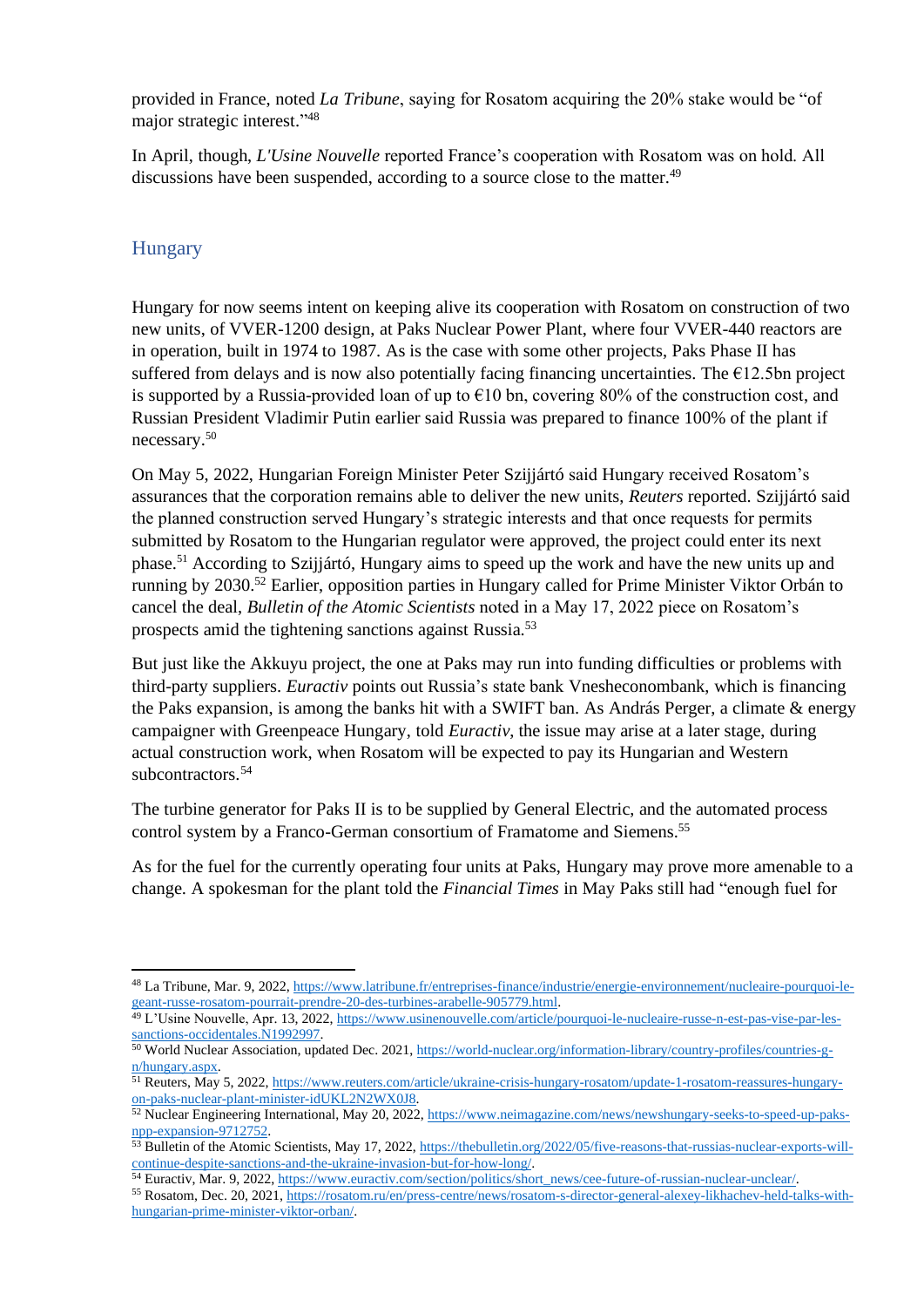the long term, which we procured from TVEL. Of course, in line with the current situation, we are working with similar nuclear power plants to diversify fuel procurement."<sup>56</sup>

The four VVER-440s at Paks are quite old as well: Their 30-year design lifetimes were to last until between 2012 and 2017. But extensions have been granted for all four reactors, with the latest, for Unit 4, ending in 2037.<sup>57</sup>

#### Slovakia

Moscow's earnings from nuclear fuel exports are not high, says the April 29 *Politico* story. Indeed, according to Rosatom's annual report for 2020 (the latest available on Rosatom's website), the foreign revenue of the corporation's fuel division totaled about \$0.7bn that year. But it may be worth considering TVEL's financial plans for the future and its share in the global fuel manufacturing market.

TVEL's 10-year portfolio of overseas orders reached \$15.7bn, according to the report, and its share in the global nuclear fuel fabrication market was 17%. In 2020, TVEL supplied fuel to Armenia, Belarus, Bulgaria, Hungary, Slovakia, the Czech Republic, India, China, Ukraine, and Finland. In cooperation with Framatome, Rosatom also supplied fuel and components manufactured in Russia from reprocessed uranium to Western European nuclear power plants, the report said.<sup>58</sup>

Of these 11 partnerships, seven now have either been dissolved or are under threat of dissolution following, in part, the European Union's plan to help EU countries switch to an alternative fuel source and Westinghouse's previous experience in, and willingness to expedite, replacement fuel supplies.

Slovakia, which currently remains completely dependent on TVEL fuel, has four VVER-440 reactors in operation – two units running at Mochovce and two at Bohunice, all built in the 1980s and 1990s. Two more VVER-440s are being built as well at Mochovce. This construction began in 2009, and last January, Slovakian regulators said they were going to permit commissioning of the third VVER-440 unit at Mochovce pending public comments expected until March 21.<sup>59</sup> First grid connection is slated for later this year.<sup>60</sup> Earlier, Rosatom was also reportedly considering entering into the construction project for a new unit at Bohunice.<sup>61</sup>

Slovakia, however, has said it would switch to a different provider once an alternative to TVEL fuel was available, according to the May 19 report by the *Financial Times*. It has around two years' worth of fuel stockpiled after the last delivery.

Karol Galek, state secretary at Slovakia's Ministry of Economy, told the paper the country wanted to switch to alternative fuel for its VVER-440s as soon as possible, adding Slovakia was "already in discussion with other companies." But Bratislava could not support a ban on Russian nuclear fuel until there was a certified alternative. "We will see what happens with discussions," the *Financial Times* quoted Galek as saying.<sup>62</sup>

<sup>56</sup> The Financial Times, May 19, 2022, [https://www.ft.com/content/fcce8ccc-31bd-4dab-8532-12cd0948fc5d.](https://www.ft.com/content/fcce8ccc-31bd-4dab-8532-12cd0948fc5d)

<sup>57</sup> World Nuclear Association, updated Dec. 2021[, https://world-nuclear.org/information-library/country-profiles/countries-g](https://world-nuclear.org/information-library/country-profiles/countries-g-n/hungary.aspx)[n/hungary.aspx.](https://world-nuclear.org/information-library/country-profiles/countries-g-n/hungary.aspx)

<sup>58</sup> Rosatom, [https://rosatom.ru/upload/iblock/e7d/e7d0c99cb1a447fa716e49eacba42f14.pdf.](https://rosatom.ru/upload/iblock/e7d/e7d0c99cb1a447fa716e49eacba42f14.pdf)

<sup>59</sup> World Nuclear News, Jan. 26, 2022, [https://www.world-nuclear-news.org/Articles/Mochovce-3-to-get-commissioning-licence.](https://www.world-nuclear-news.org/Articles/Mochovce-3-to-get-commissioning-licence) <sup>60</sup> Reporting Democracy, Mar. 15, 2022, [https://balkaninsight.com/2022/03/15/war-in-ukraine-triggers-energy-dilemma-in](https://balkaninsight.com/2022/03/15/war-in-ukraine-triggers-energy-dilemma-in-central-europe/)[central-europe/.](https://balkaninsight.com/2022/03/15/war-in-ukraine-triggers-energy-dilemma-in-central-europe/)

<sup>&</sup>lt;sup>61</sup> Nuclear Engineering International, June 11, 2019, [https://www.neimagazine.com/news/newsrussia-and-slovakia-agree-to](https://www.neimagazine.com/news/newsrussia-and-slovakia-agree-to-continue-co-operation-7254850)[continue-co-operation-7254850.](https://www.neimagazine.com/news/newsrussia-and-slovakia-agree-to-continue-co-operation-7254850)

<sup>62</sup> The Financial Times, May 19, 2022, [https://www.ft.com/content/fcce8ccc-31bd-4dab-8532-12cd0948fc5d.](https://www.ft.com/content/fcce8ccc-31bd-4dab-8532-12cd0948fc5d)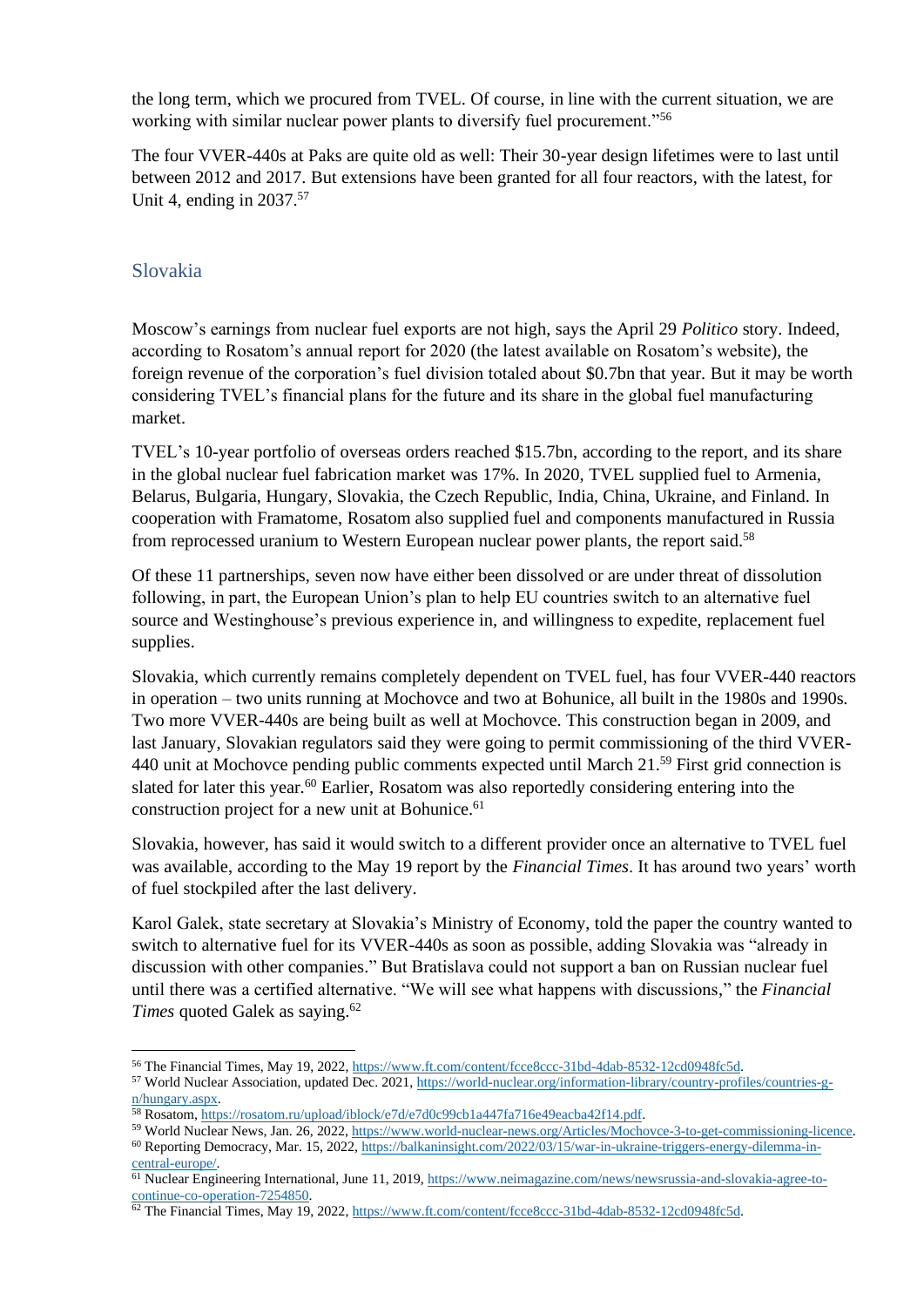## Bulgaria

Bulgaria operates two Soviet-built VVER-1000s at Kozloduy – two units of a design better suited for fuel substitution from Westinghouse.

With enough TVEL fuel left for around two and a half years of operation, Bulgaria confirmed it was in talks with Westinghouse and was working to certify the company's fuel quickly, the May 19 *Financial Times* report said.

The idea of continued development – after 15 years of negotiations, a cooperation agreement between Rosatom, Framatome, and GE Steam Power for a joint tender bid, as well as some equipment deliveries by Rosatom – of a project of two units at a new site, Belene, was finally abandoned shortly before the war, with Sofia now considering building small modular reactors at Kozluduy with the help of U.S.-based NuScale Power.<sup>63</sup>

# Egypt

In Egypt, Rosatom has contracted to build four VVER-1200 reactors at El Dabaa by 2029. The construction cost is estimated at \$30bn. Russia, according to President Putin's remarks in 2018, was extending a \$25bn credit on favorable terms.<sup>64</sup>

Egypt now expects the plant to be fully operational by 2031, with an 18-month delay caused by the COVID-19 pandemic. Construction work on the first unit is scheduled to start in July, according to Al-Monitor, which also cites the \$25bn Russian loan covering 85% of the cost.<sup>65</sup>

But the publication describes experts' anticipation of possible disruptions and risks to the Egyptian economy as an emerging market because of the war in Ukraine and the resulting sanctions. The project is very long-term and therefore delays are of little consequence, one analyst told *Al-Monitor*, adding, however, that the war "may affect the project's start date due to the economic sanctions affecting the Russian firms." Another, an Egyptian politician, called the potential impact "very likely" and said he expects work at El Dabaa to be suspended and to resume after the war, perhaps with a country other than Russia.

One expert quoted by *Al-Monitor* also said Cairo hopes that Washington will consider the various political factors influencing Egypt's decisions, as well as Cairo's vote in favor of the UN resolution condemning Moscow's aggression in Ukraine, before sanctioning Egypt – indicating that such pressure is not ruled out.

In an earlier *Al-Monitor* story an expert told the publication the war has created several challenges for Egypt, which would like to maintain a degree of neutrality but may struggle to do so.

As part of its economic reform plan, Egypt since 2016 has secured tens of billions of dollars of financing from Western-controlled international financial institutions like the International Monetary Fund and the European Bank for Reconstruction and Development, *Al-Monitor* said, quoting the expert as saying that "[t]his is support Russia cannot replace" and that the "shareholders of these

<sup>63</sup> Balkan Green Energy News, Feb. 16, 2022[, https://balkangreenenergynews.com/bulgaria-abandons-belene-announces-new](https://balkangreenenergynews.com/bulgaria-abandons-belene-announces-new-reactors-at-kozloduy/)[reactors-at-kozloduy/.](https://balkangreenenergynews.com/bulgaria-abandons-belene-announces-new-reactors-at-kozloduy/)

<sup>64</sup> Interfax, Dec. 29, 2018, [https://www.interfax.ru/business/644565.](https://www.interfax.ru/business/644565)

<sup>65</sup> Al-Monitor, Mar. 27, 2022, [https://www.al-monitor.com/originals/2022/03/ukraine-war-could-delay-egypts-first-nuclear](https://www.al-monitor.com/originals/2022/03/ukraine-war-could-delay-egypts-first-nuclear-power-plant)[power-plant.](https://www.al-monitor.com/originals/2022/03/ukraine-war-could-delay-egypts-first-nuclear-power-plant)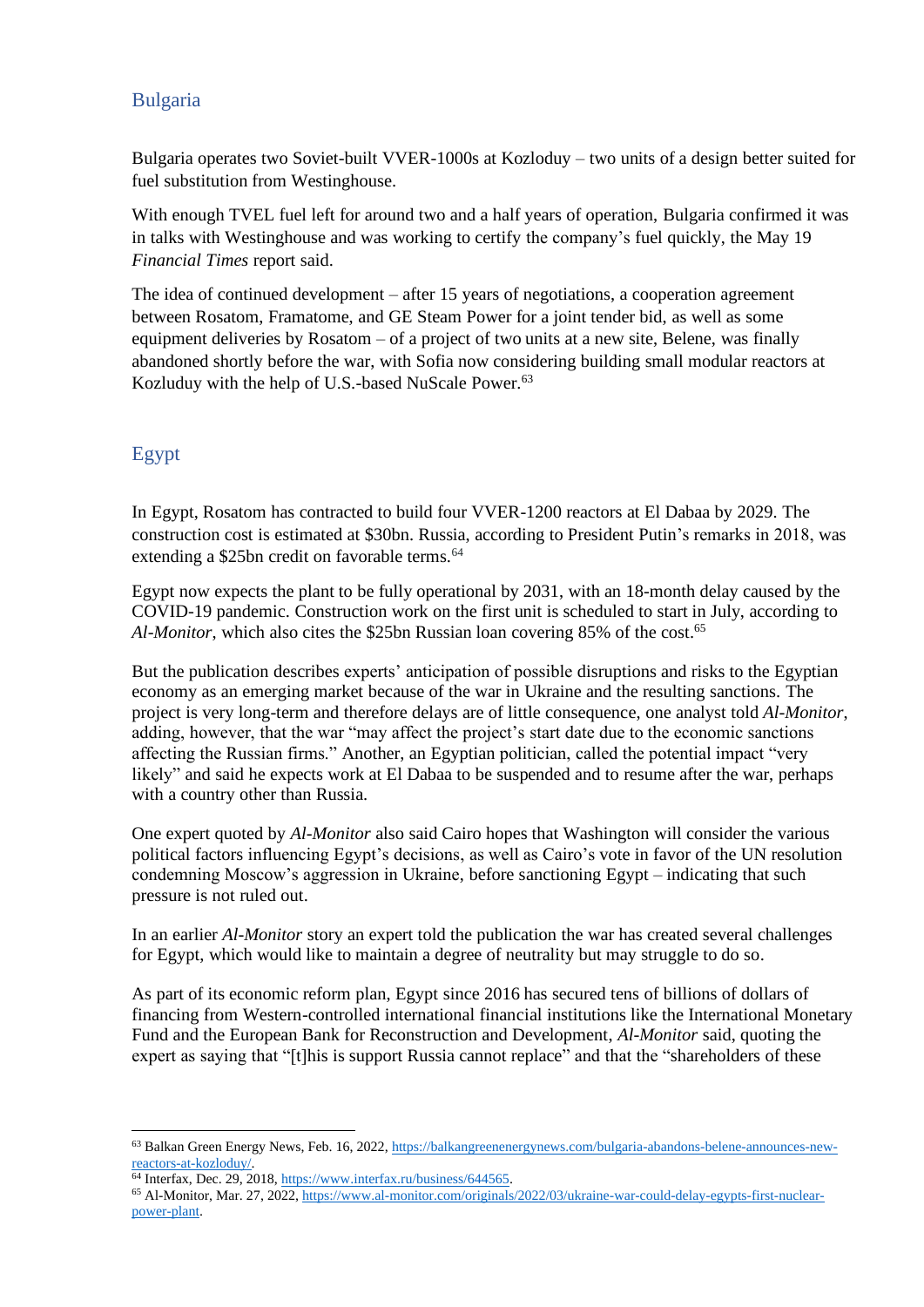institutions can impose far stricter conditions on future loans and investments for Egypt while reducing the scale of their financial support."<sup>66</sup>

Somewhat of a more immediate nature, apprehensions have surfaced with regards to future payments to Korea Hydro & Nuclear Power, which is expected to provide secondary system equipment for the project.<sup>67</sup> In January, Rosatom pre-authorized the South Korean company as the sole bidder for the construction of the main and auxiliary buildings as well as structures of the El Dabaa turbine islands. Another supplier is a joint venture of Rosatom and General Electric, with the latter expected to manufacture steam turbines and generators for all four of El Dabaa's reactors.<sup>68</sup>

In 2018, Russian Finance Minister Anton Siluanov suggested that the money for El Dabaa might be drawn from the Russian National Wealth Fund.

"According to the credit agreement, the yearly credit amounts [starting in 2020-2021] are on the level of \$3bn to \$4bn for the plant alone. Where do we get this money? On the market? It's unclear at the moment how the situation will be developing," the Russian business publication *RBC* quoted Siluanov as saying in October that year, adding that the reference was to the new sanctions against the Russian sovereign debt under discussion at the time.

The same approach was used to finance Finland's Hanhikivi, Siluanov said. The National Wealth Fund's investment guidelines dictate that countries where its assets can be invested must have a credit rating of AA- or higher on the scale of the rating agencies Fitch or S&P, or Aa3 or higher on the scale used by Moody's. Unlike Finland's, Egypt's credit rating did not fit the guidelines, but, according to Siluanov, the government may make an exception.<sup>69</sup>

The National Wealth Fund's value stood at \$154.95bn as of mid-May, down from \$175bn in early February.<sup>70</sup>

#### India

Just like Egypt, worried that Russia's pariah status may hurt its economic, military, and security ties with Moscow and its own national interests<sup>71</sup>, India may find itself between a rock and a hard place with Kudankulam Nuclear Power Plant Rosatom is building in that country. Unlike Egypt, however, where the project is at a stage of preparatory work at the site,<sup>72</sup> construction is ongoing at Kudankulam's Phases II and III, the four more units with VVER-1000s in addition to Unit 1 and 2 already in operation. As of late April 2022, the reactor pressure vessel was installed at Unit 3; last December, first concrete was laid for the reactor building of Unit 6.73

<sup>66</sup> Al-Monitor, Mar. 11, 2022, [https://www.al-monitor.com/originals/2022/03/egypt-seeks-middle-ground-between-us-russia](https://www.al-monitor.com/originals/2022/03/egypt-seeks-middle-ground-between-us-russia-ukraine-fighting-rages)[ukraine-fighting-rages.](https://www.al-monitor.com/originals/2022/03/egypt-seeks-middle-ground-between-us-russia-ukraine-fighting-rages)

<sup>67</sup> Business Korea, Mar. 25, 2022[, http://www.businesskorea.co.kr/news/articleView.html?idxno=88454.](http://www.businesskorea.co.kr/news/articleView.html?idxno=88454) 68 World Nuclear News, Jan. 12, 2022, [https://www.world-nuclear-news.org/Articles/Applications-made-to-build-El-Dabaa](https://www.world-nuclear-news.org/Articles/Applications-made-to-build-El-Dabaa-units-3-and-4)[units-3-and-4.](https://www.world-nuclear-news.org/Articles/Applications-made-to-build-El-Dabaa-units-3-and-4)

<sup>69</sup> RBC, Oct. 18, 2018[, https://www.rbc.ru/economics/18/10/2018/5bc862fe9a79470ecbe623cf.](https://www.rbc.ru/economics/18/10/2018/5bc862fe9a79470ecbe623cf)

<sup>70</sup> Reuters, May 16, 2022, [https://www.reuters.com/markets/europe/russian-rainy-day-fund-shrinks-slightly-15495-bln-april-](https://www.reuters.com/markets/europe/russian-rainy-day-fund-shrinks-slightly-15495-bln-april-2022-05-16/)[2022-05-16/.](https://www.reuters.com/markets/europe/russian-rainy-day-fund-shrinks-slightly-15495-bln-april-2022-05-16/)

<sup>71</sup> Al-Monitor, March 11, 2022, [https://www.al-monitor.com/originals/2022/03/egypt-seeks-middle-ground-between-us-russia](https://www.al-monitor.com/originals/2022/03/egypt-seeks-middle-ground-between-us-russia-ukraine-fighting-rages)[ukraine-fighting-rages.](https://www.al-monitor.com/originals/2022/03/egypt-seeks-middle-ground-between-us-russia-ukraine-fighting-rages)

<sup>72</sup> Rosatom, Apr. 18, 2022[, https://rosatom.ru/en/press-centre/news/ase-president-alexander-lokshin-and-nppa-board-chairman](https://rosatom.ru/en/press-centre/news/ase-president-alexander-lokshin-and-nppa-board-chairman-amged-el-wakeel-visit-the-el-dabaa-npp-const/)[amged-el-wakeel-visit-the-el-dabaa-npp-const/.](https://rosatom.ru/en/press-centre/news/ase-president-alexander-lokshin-and-nppa-board-chairman-amged-el-wakeel-visit-the-el-dabaa-npp-const/)

<sup>73</sup> Rosatom, Apr. 30, 2022[, https://rosatom.ru/en/press-centre/news/reactor-vessel-installed-at-kudankulam-npp-unit-3/;](https://rosatom.ru/en/press-centre/news/reactor-vessel-installed-at-kudankulam-npp-unit-3/) Dec. 21, 2022[, https://rosatom.ru/en/press-centre/news/india-has-started-construction-of-kudankulam-npp-unit-6/.](https://rosatom.ru/en/press-centre/news/india-has-started-construction-of-kudankulam-npp-unit-6/)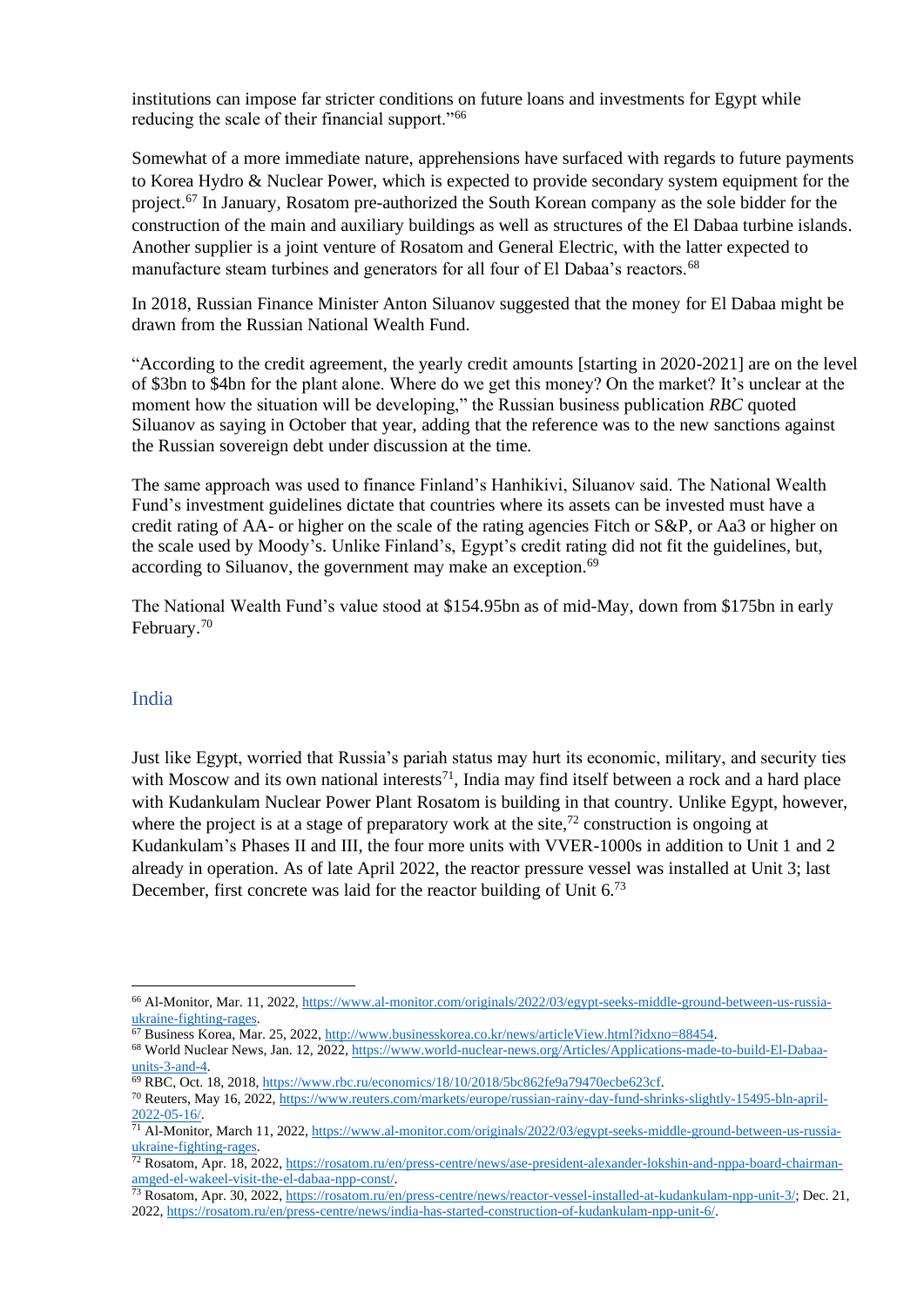As with other projects, construction is aided with Russia's loans: As of 2019, \$3.4bn was to be provided on credit out of the estimated overall cost of \$6.4bn for Units 3 and 4, and \$4.2bn to cover most of the cost of Reactor Units 5 and 6, at over \$5bn.<sup>74</sup>

The Indian press wrote in March about worries connected with the logistical and ocean freight problems affecting Rosatom's equipment shipments to Kudankulam as one reason for possible delays in the project, and also expressed concern over potential sanctions against Rosatom from the U.S.

It remains unclear whether the Russian banks will be able to fulfill their announced loans for various Rosatom projects, what actions the countries and companies involved with Rosatom are taking to shield themselves from potential exposure to the U.S. or EU sanctions, or to what extent the United States or the European Union will pursue sanctions violations on countries for cooperation with Russian nuclear entities and associated financing vehicles, *Bulletin of the Atomic Scientists* wrote in May.

But should major disruptions bring India's project to a halt, the investments into Kudankulam may turn out to be sunk costs, the publication warned, reflecting on the effects of secondary sanctions if a ban on cooperation with Rosatom is imposed.

Because of the difficulties and costs involved in finishing or servicing a newbuild after a different contractor, the project in India, and Turkey as well, could end up extremely expensive stranded assets, *Bulletin of the Atomic Scientists* wrote. It provided as an example the first unit of Iran's Bushehr, which Russia was only able to complete – picking up where Germany left off after the Islamic Revolution and the Iran-Iraq War – 37 years after construction started in 1975. Facing such impacts, India could choose to continue working with Rosatom at least in the near term, according to the publication. 75

Units 3 and 4 at Kudankulam were in February completed to 58.22%, with the end of the construction expected in 2027, and Units 5 and 6 were at 8.12%.<sup>76</sup>

26 Business Standard, Mar. 31, 2022, https://www.business-standard.com/article/current-affairs/ukraine-conflict-to-hit-<br><sup>76</sup> Business Standard, Mar. 31, 2022, https://www.business-standard.com/article/current-affairs/ukrai [kudankulam-nuclear-project-schedules-centre-122033101246\\_1.html;](https://www.business-standard.com/article/current-affairs/ukraine-conflict-to-hit-kudankulam-nuclear-project-schedules-centre-122033101246_1.html) Money Control, Mar. 1, 2022, [https://www.moneycontrol.com/news/business/economy/ukraine-conflict-russias-rosatom-doesnt-foresee-any-disruptions-in](https://www.moneycontrol.com/news/business/economy/ukraine-conflict-russias-rosatom-doesnt-foresee-any-disruptions-in-kudankulam-nuclear-power-plant-execution-8180161.html)[kudankulam-nuclear-power-plant-execution-8180161.html;](https://www.moneycontrol.com/news/business/economy/ukraine-conflict-russias-rosatom-doesnt-foresee-any-disruptions-in-kudankulam-nuclear-power-plant-execution-8180161.html)

<sup>74</sup> Ecodefense, Dreams and Reality of the Russian reactor export, March, 2019, [https://ecdru.files.wordpress.com/2019/03/rosatom-report2019.pdf.](https://ecdru.files.wordpress.com/2019/03/rosatom-report2019.pdf)

<sup>&</sup>lt;sup>75</sup> Bulletin of the Atomic Scientists, May 17, 2022, [https://thebulletin.org/2022/05/five-reasons-that-russias-nuclear-exports-will](https://thebulletin.org/2022/05/five-reasons-that-russias-nuclear-exports-will-continue-despite-sanctions-and-the-ukraine-invasion-but-for-how-long/)[continue-despite-sanctions-and-the-ukraine-invasion-but-for-how-long/.](https://thebulletin.org/2022/05/five-reasons-that-russias-nuclear-exports-will-continue-despite-sanctions-and-the-ukraine-invasion-but-for-how-long/)